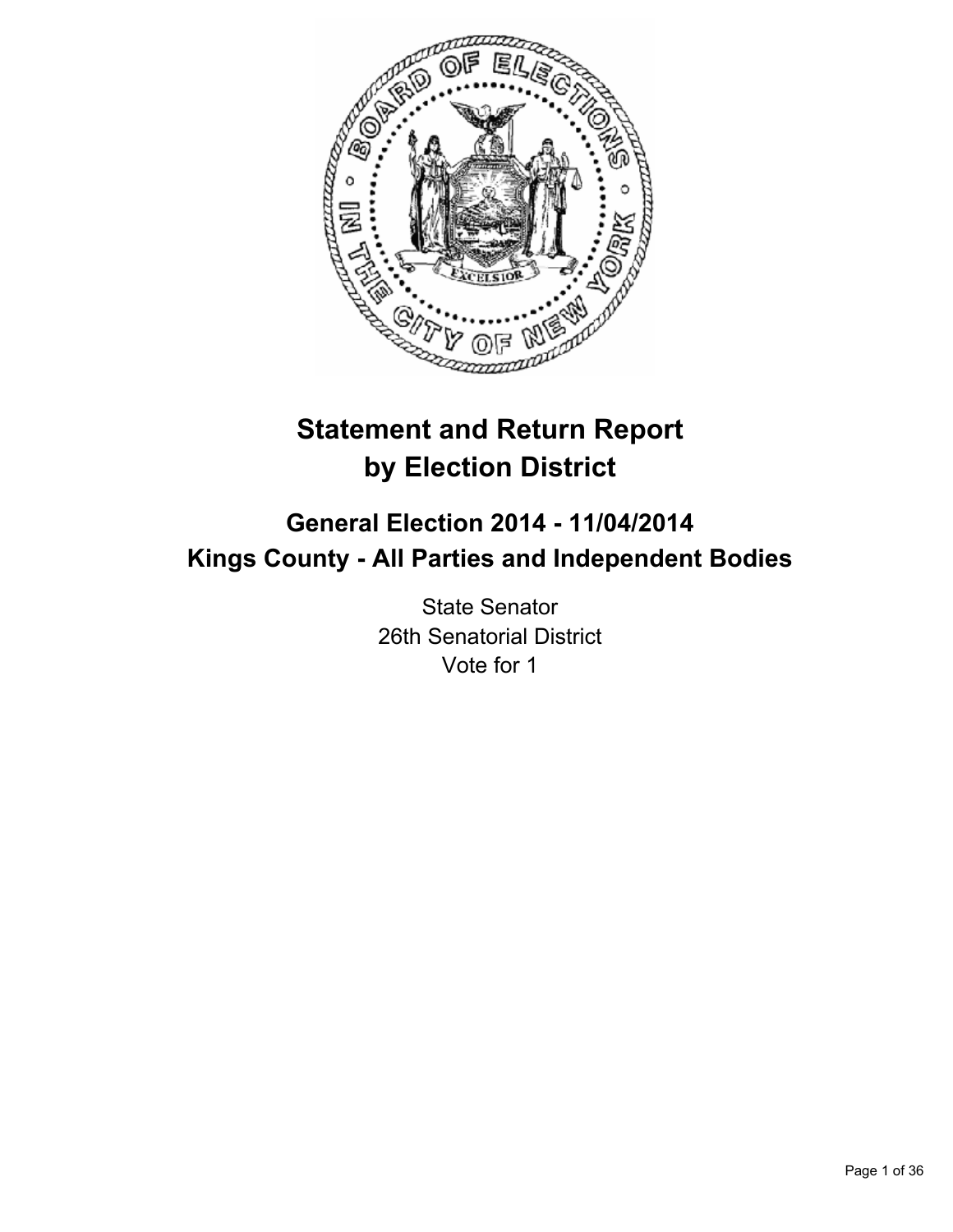

| PUBLIC COUNTER                                           | 213 |
|----------------------------------------------------------|-----|
| <b>EMERGENCY</b>                                         | 0   |
| ABSENTEE/MILITARY                                        | 4   |
| <b>FEDERAL</b>                                           | 3   |
| SPECIAL PRESIDENTIAL                                     | 0   |
| AFFIDAVIT                                                | 8   |
| <b>Total Ballots</b>                                     | 228 |
| Less - Inapplicable Federal/Special Presidential Ballots | (3) |
| <b>Total Applicable Ballots</b>                          | 225 |
| DANIEL SQUADRON (DEMOCRATIC)                             | 156 |
| <b>WAVE CHAN (REPUBLICAN)</b>                            | 23  |
| DANIEL SQUADRON (WORKING FAMILIES)                       | 39  |
| <b>Total Votes</b>                                       | 218 |
| Unrecorded                                               | 7   |

# **013/50**

| <b>Total Votes</b>                                       | 5 |
|----------------------------------------------------------|---|
| DANIEL SQUADRON (WORKING FAMILIES)                       | 0 |
| WAVE CHAN (REPUBLICAN)                                   | 0 |
| DANIEL SQUADRON (DEMOCRATIC)                             | 5 |
| <b>Total Applicable Ballots</b>                          | 5 |
| Less - Inapplicable Federal/Special Presidential Ballots | 0 |
| <b>Total Ballots</b>                                     | 5 |
| <b>AFFIDAVIT</b>                                         | 0 |
| SPECIAL PRESIDENTIAL                                     | 0 |
| <b>FEDERAL</b>                                           | 0 |
| ABSENTEE/MILITARY                                        | 0 |
| <b>EMERGENCY</b>                                         | 0 |
| <b>PUBLIC COUNTER</b>                                    | 5 |

| PUBLIC COUNTER                                           | 4 |
|----------------------------------------------------------|---|
| <b>EMERGENCY</b>                                         | 0 |
| ABSENTEE/MILITARY                                        | 0 |
| <b>FEDERAL</b>                                           | 0 |
| <b>SPECIAL PRESIDENTIAL</b>                              | 0 |
| <b>AFFIDAVIT</b>                                         | 0 |
| <b>Total Ballots</b>                                     | 4 |
| Less - Inapplicable Federal/Special Presidential Ballots | 0 |
| <b>Total Applicable Ballots</b>                          | 4 |
| DANIEL SQUADRON (DEMOCRATIC)                             | 4 |
| <b>WAVE CHAN (REPUBLICAN)</b>                            | 0 |
| DANIEL SQUADRON (WORKING FAMILIES)                       | 0 |
| <b>Total Votes</b>                                       | 4 |
|                                                          |   |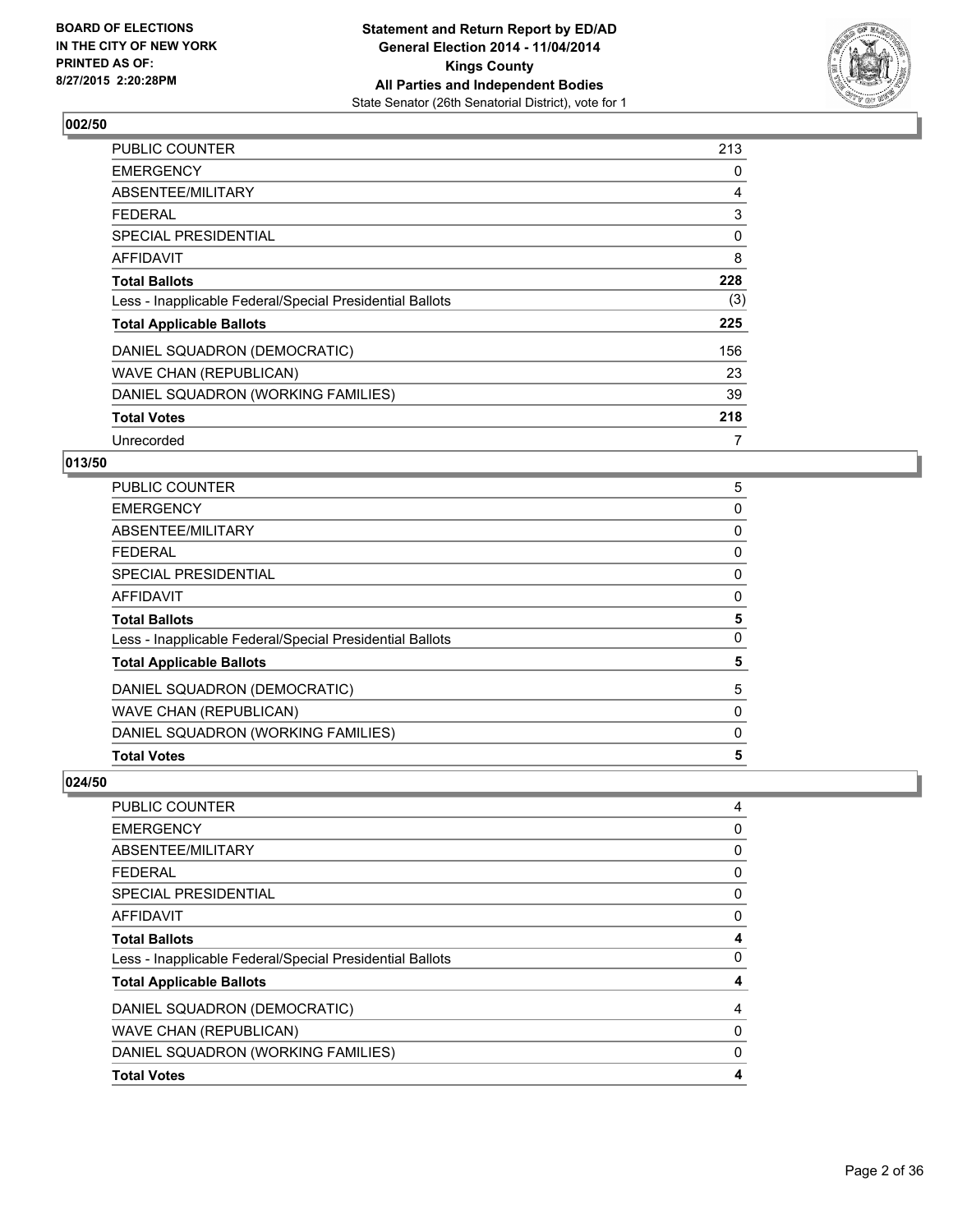

| <b>PUBLIC COUNTER</b>                                    | 193 |
|----------------------------------------------------------|-----|
| <b>EMERGENCY</b>                                         | 0   |
| ABSENTEE/MILITARY                                        | 6   |
| <b>FEDERAL</b>                                           | 1   |
| <b>SPECIAL PRESIDENTIAL</b>                              | 0   |
| <b>AFFIDAVIT</b>                                         | 7   |
| <b>Total Ballots</b>                                     | 207 |
| Less - Inapplicable Federal/Special Presidential Ballots | (1) |
| <b>Total Applicable Ballots</b>                          | 206 |
| DANIEL SQUADRON (DEMOCRATIC)                             | 120 |
| <b>WAVE CHAN (REPUBLICAN)</b>                            | 16  |
| DANIEL SQUADRON (WORKING FAMILIES)                       | 57  |
| <b>Total Votes</b>                                       | 193 |
| Unrecorded                                               | 13  |

# **027/50**

| <b>PUBLIC COUNTER</b>                                    | 306      |
|----------------------------------------------------------|----------|
| <b>EMERGENCY</b>                                         | 0        |
| ABSENTEE/MILITARY                                        | 7        |
| <b>FEDERAL</b>                                           | 6        |
| <b>SPECIAL PRESIDENTIAL</b>                              | $\Omega$ |
| AFFIDAVIT                                                | 4        |
| <b>Total Ballots</b>                                     | 323      |
| Less - Inapplicable Federal/Special Presidential Ballots | (6)      |
| <b>Total Applicable Ballots</b>                          | 317      |
| DANIEL SQUADRON (DEMOCRATIC)                             | 188      |
| <b>WAVE CHAN (REPUBLICAN)</b>                            | 34       |
| DANIEL SQUADRON (WORKING FAMILIES)                       | 72       |
| <b>Total Votes</b>                                       | 294      |
| Unrecorded                                               | 23       |

| <b>PUBLIC COUNTER</b>                                    | 216 |
|----------------------------------------------------------|-----|
| <b>EMERGENCY</b>                                         | 0   |
| ABSENTEE/MILITARY                                        | 5   |
| <b>FEDERAL</b>                                           | 0   |
| <b>SPECIAL PRESIDENTIAL</b>                              | 0   |
| <b>AFFIDAVIT</b>                                         | 3   |
| <b>Total Ballots</b>                                     | 224 |
| Less - Inapplicable Federal/Special Presidential Ballots | 0   |
| <b>Total Applicable Ballots</b>                          | 224 |
| DANIEL SQUADRON (DEMOCRATIC)                             | 130 |
| WAVE CHAN (REPUBLICAN)                                   | 29  |
| DANIEL SQUADRON (WORKING FAMILIES)                       | 57  |
| DEAN HADDOCH (WRITE-IN)                                  | 1   |
| <b>Total Votes</b>                                       | 217 |
| Unrecorded                                               | 7   |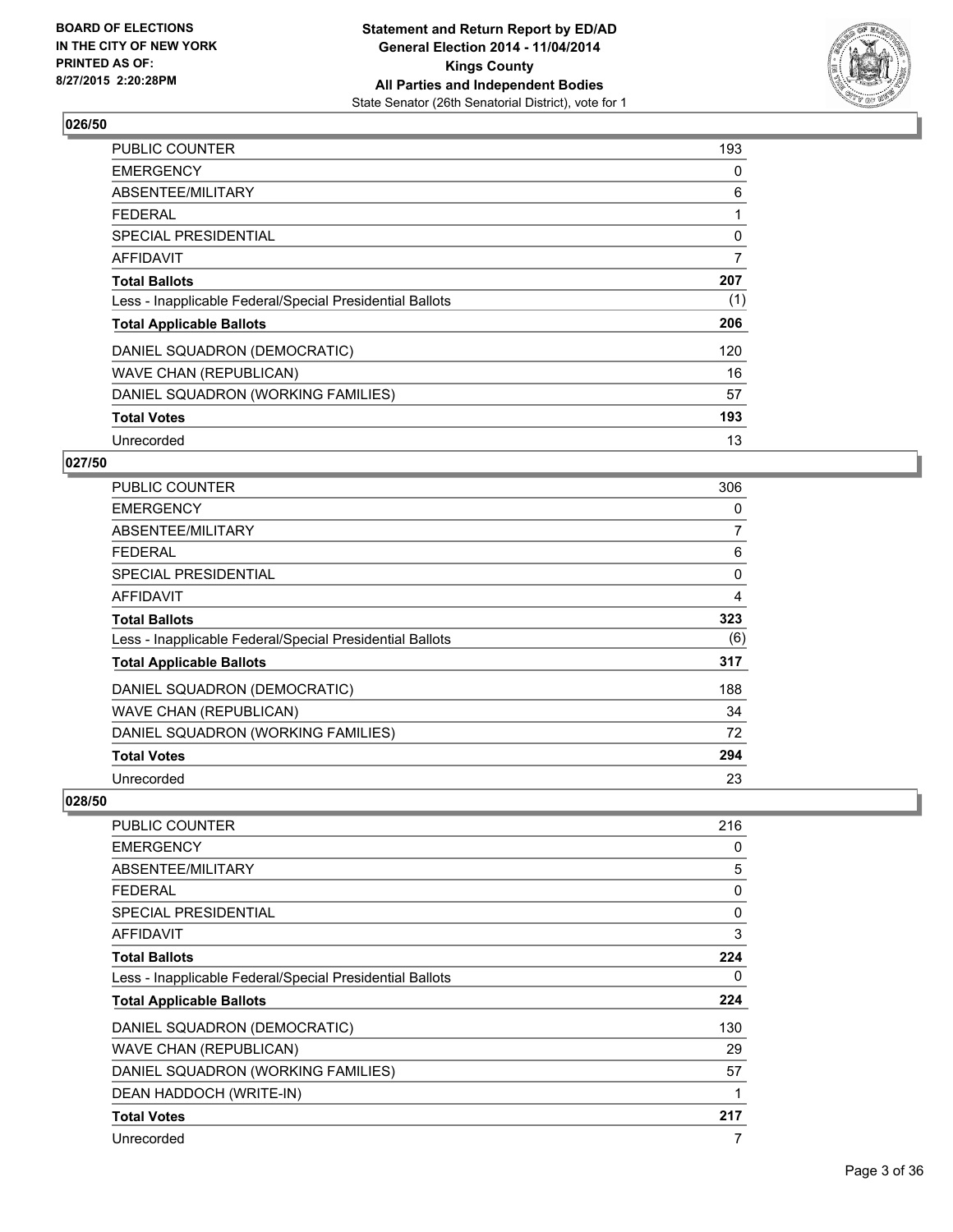

| PUBLIC COUNTER                                           | 219            |
|----------------------------------------------------------|----------------|
| <b>EMERGENCY</b>                                         | 0              |
| ABSENTEE/MILITARY                                        | 4              |
| <b>FEDERAL</b>                                           | 4              |
| SPECIAL PRESIDENTIAL                                     | 0              |
| AFFIDAVIT                                                | $\overline{7}$ |
| <b>Total Ballots</b>                                     | 234            |
| Less - Inapplicable Federal/Special Presidential Ballots | (4)            |
| <b>Total Applicable Ballots</b>                          | 230            |
| DANIEL SQUADRON (DEMOCRATIC)                             | 137            |
| <b>WAVE CHAN (REPUBLICAN)</b>                            | 22             |
| DANIEL SQUADRON (WORKING FAMILIES)                       | 61             |
| UNATTRIBUTABLE WRITE-IN (WRITE-IN)                       | 1              |
| <b>Total Votes</b>                                       | 221            |
| Unrecorded                                               | 9              |

# **030/50**

| PUBLIC COUNTER                                           | 195 |
|----------------------------------------------------------|-----|
| <b>EMERGENCY</b>                                         | 0   |
| ABSENTEE/MILITARY                                        | 4   |
| <b>FEDERAL</b>                                           | 1   |
| SPECIAL PRESIDENTIAL                                     | 0   |
| <b>AFFIDAVIT</b>                                         | 4   |
| <b>Total Ballots</b>                                     | 204 |
| Less - Inapplicable Federal/Special Presidential Ballots | (1) |
| <b>Total Applicable Ballots</b>                          | 203 |
| DANIEL SQUADRON (DEMOCRATIC)                             | 121 |
| <b>WAVE CHAN (REPUBLICAN)</b>                            | 37  |
| DANIEL SQUADRON (WORKING FAMILIES)                       | 43  |
| <b>Total Votes</b>                                       | 201 |
| Unrecorded                                               | 2   |

| <b>PUBLIC COUNTER</b>                                    | 230 |
|----------------------------------------------------------|-----|
| <b>EMERGENCY</b>                                         | 0   |
| ABSENTEE/MILITARY                                        | 4   |
| <b>FEDERAL</b>                                           | 0   |
| SPECIAL PRESIDENTIAL                                     | 0   |
| AFFIDAVIT                                                | 6   |
| <b>Total Ballots</b>                                     | 240 |
| Less - Inapplicable Federal/Special Presidential Ballots | 0   |
| <b>Total Applicable Ballots</b>                          | 240 |
| DANIEL SQUADRON (DEMOCRATIC)                             | 147 |
| <b>WAVE CHAN (REPUBLICAN)</b>                            | 25  |
| DANIEL SQUADRON (WORKING FAMILIES)                       | 58  |
| <b>Total Votes</b>                                       | 230 |
| Unrecorded                                               | 10  |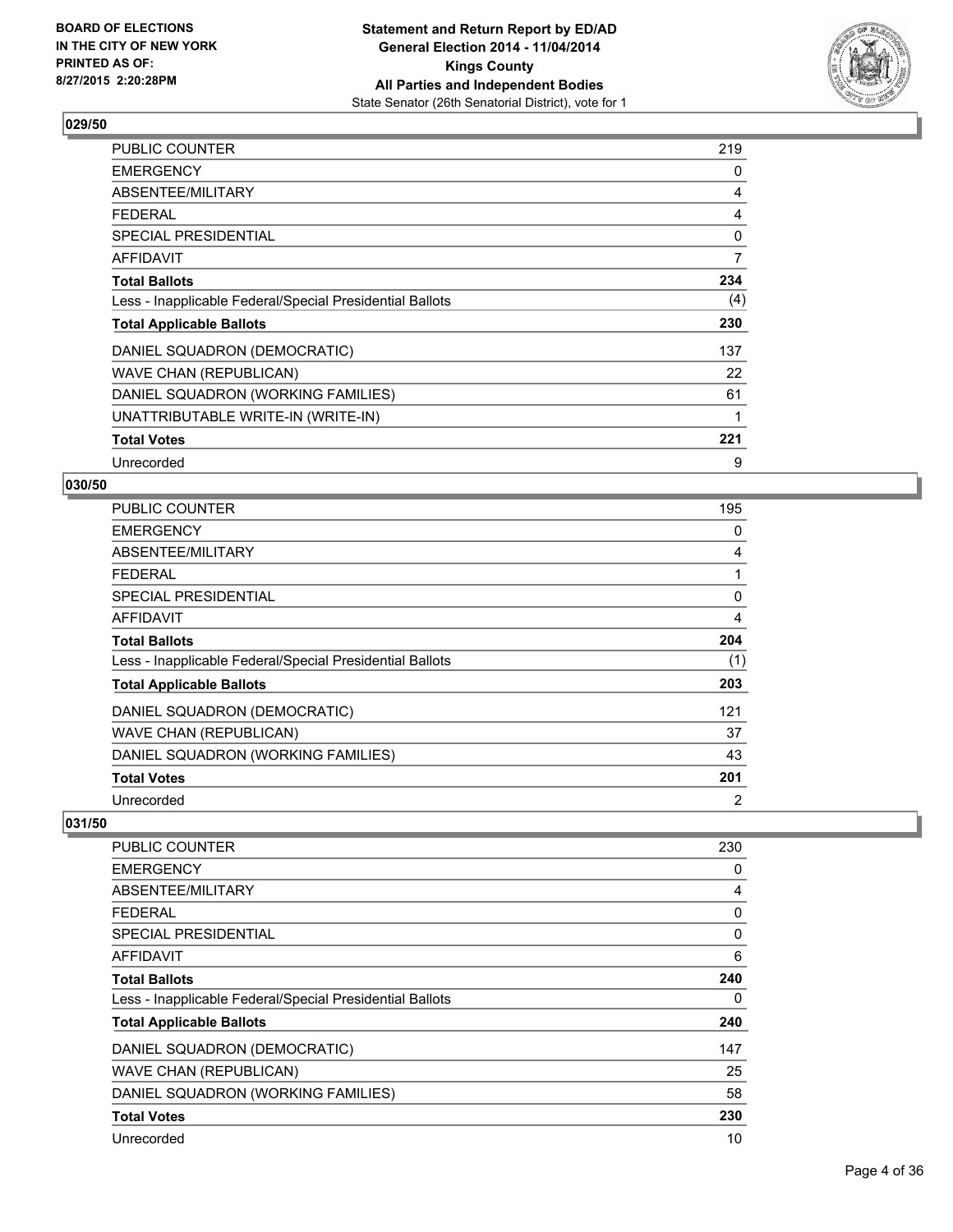

| <b>PUBLIC COUNTER</b>                                    | 245 |
|----------------------------------------------------------|-----|
| <b>EMERGENCY</b>                                         | 0   |
| ABSENTEE/MILITARY                                        | 5   |
| <b>FEDERAL</b>                                           | 1   |
| SPECIAL PRESIDENTIAL                                     | 0   |
| <b>AFFIDAVIT</b>                                         | 7   |
| <b>Total Ballots</b>                                     | 258 |
| Less - Inapplicable Federal/Special Presidential Ballots | (1) |
| <b>Total Applicable Ballots</b>                          | 257 |
| DANIEL SQUADRON (DEMOCRATIC)                             | 146 |
| WAVE CHAN (REPUBLICAN)                                   | 38  |
| DANIEL SQUADRON (WORKING FAMILIES)                       | 58  |
| <b>Total Votes</b>                                       | 242 |
| Unrecorded                                               | 15  |

# **033/50**

| <b>PUBLIC COUNTER</b>                                    | 241            |
|----------------------------------------------------------|----------------|
| <b>EMERGENCY</b>                                         | 0              |
| ABSENTEE/MILITARY                                        | 4              |
| <b>FEDERAL</b>                                           | $\overline{2}$ |
| SPECIAL PRESIDENTIAL                                     | 0              |
| AFFIDAVIT                                                | 8              |
| <b>Total Ballots</b>                                     | 255            |
| Less - Inapplicable Federal/Special Presidential Ballots | (2)            |
| <b>Total Applicable Ballots</b>                          | 253            |
| DANIEL SQUADRON (DEMOCRATIC)                             | 141            |
| <b>WAVE CHAN (REPUBLICAN)</b>                            | 30             |
| DANIEL SQUADRON (WORKING FAMILIES)                       | 67             |
| <b>Total Votes</b>                                       | 238            |
| Unrecorded                                               | 15             |

| <b>PUBLIC COUNTER</b>                                    | 212 |
|----------------------------------------------------------|-----|
| <b>EMERGENCY</b>                                         | 0   |
| ABSENTEE/MILITARY                                        | 7   |
| <b>FEDERAL</b>                                           | 2   |
| SPECIAL PRESIDENTIAL                                     | 0   |
| AFFIDAVIT                                                | 3   |
| <b>Total Ballots</b>                                     | 224 |
| Less - Inapplicable Federal/Special Presidential Ballots | (2) |
| <b>Total Applicable Ballots</b>                          | 222 |
| DANIEL SQUADRON (DEMOCRATIC)                             | 130 |
| <b>WAVE CHAN (REPUBLICAN)</b>                            | 34  |
| DANIEL SQUADRON (WORKING FAMILIES)                       | 51  |
| <b>Total Votes</b>                                       | 215 |
| Unrecorded                                               | 7   |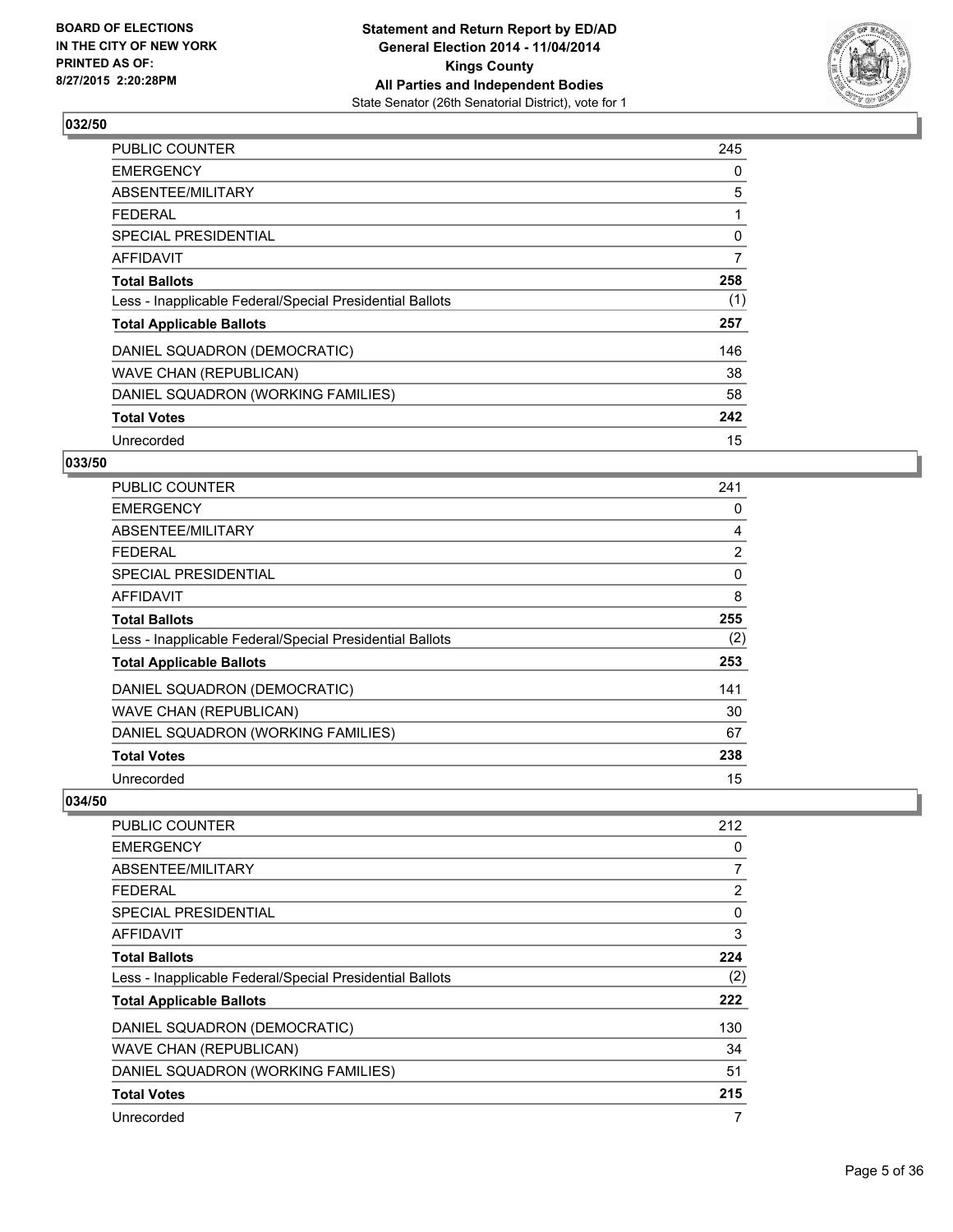

| PUBLIC COUNTER                                           | 244            |
|----------------------------------------------------------|----------------|
| <b>EMERGENCY</b>                                         | 0              |
| ABSENTEE/MILITARY                                        | $\overline{2}$ |
| <b>FEDERAL</b>                                           | $\overline{2}$ |
| <b>SPECIAL PRESIDENTIAL</b>                              | 0              |
| <b>AFFIDAVIT</b>                                         | 10             |
| <b>Total Ballots</b>                                     | 258            |
| Less - Inapplicable Federal/Special Presidential Ballots | (2)            |
| <b>Total Applicable Ballots</b>                          | 256            |
| DANIEL SQUADRON (DEMOCRATIC)                             | 153            |
| WAVE CHAN (REPUBLICAN)                                   | 26             |
| DANIEL SQUADRON (WORKING FAMILIES)                       | 66             |
| UNATTRIBUTABLE WRITE-IN (WRITE-IN)                       | 1              |
| <b>Total Votes</b>                                       | 246            |
| Unrecorded                                               | 10             |

#### **036/50**

| PUBLIC COUNTER                                           | 18  |
|----------------------------------------------------------|-----|
| <b>EMERGENCY</b>                                         | 0   |
| ABSENTEE/MILITARY                                        | 0   |
| <b>FEDERAL</b>                                           |     |
| <b>SPECIAL PRESIDENTIAL</b>                              | 0   |
| <b>AFFIDAVIT</b>                                         | 0   |
| <b>Total Ballots</b>                                     | 19  |
| Less - Inapplicable Federal/Special Presidential Ballots | (1) |
| <b>Total Applicable Ballots</b>                          | 18  |
| DANIEL SQUADRON (DEMOCRATIC)                             | 11  |
| <b>WAVE CHAN (REPUBLICAN)</b>                            | 4   |
| DANIEL SQUADRON (WORKING FAMILIES)                       | 2   |
| <b>Total Votes</b>                                       | 17  |
| Unrecorded                                               |     |

| <b>PUBLIC COUNTER</b>                                    | 225      |
|----------------------------------------------------------|----------|
| <b>EMERGENCY</b>                                         | 0        |
| ABSENTEE/MILITARY                                        | 4        |
| <b>FEDERAL</b>                                           | 2        |
| SPECIAL PRESIDENTIAL                                     | $\Omega$ |
| AFFIDAVIT                                                | 5        |
| <b>Total Ballots</b>                                     | 236      |
| Less - Inapplicable Federal/Special Presidential Ballots | (2)      |
| <b>Total Applicable Ballots</b>                          | 234      |
| DANIEL SQUADRON (DEMOCRATIC)                             | 175      |
| <b>WAVE CHAN (REPUBLICAN)</b>                            | 15       |
| DANIEL SQUADRON (WORKING FAMILIES)                       | 32       |
| <b>Total Votes</b>                                       | 222      |
| Unrecorded                                               | 12       |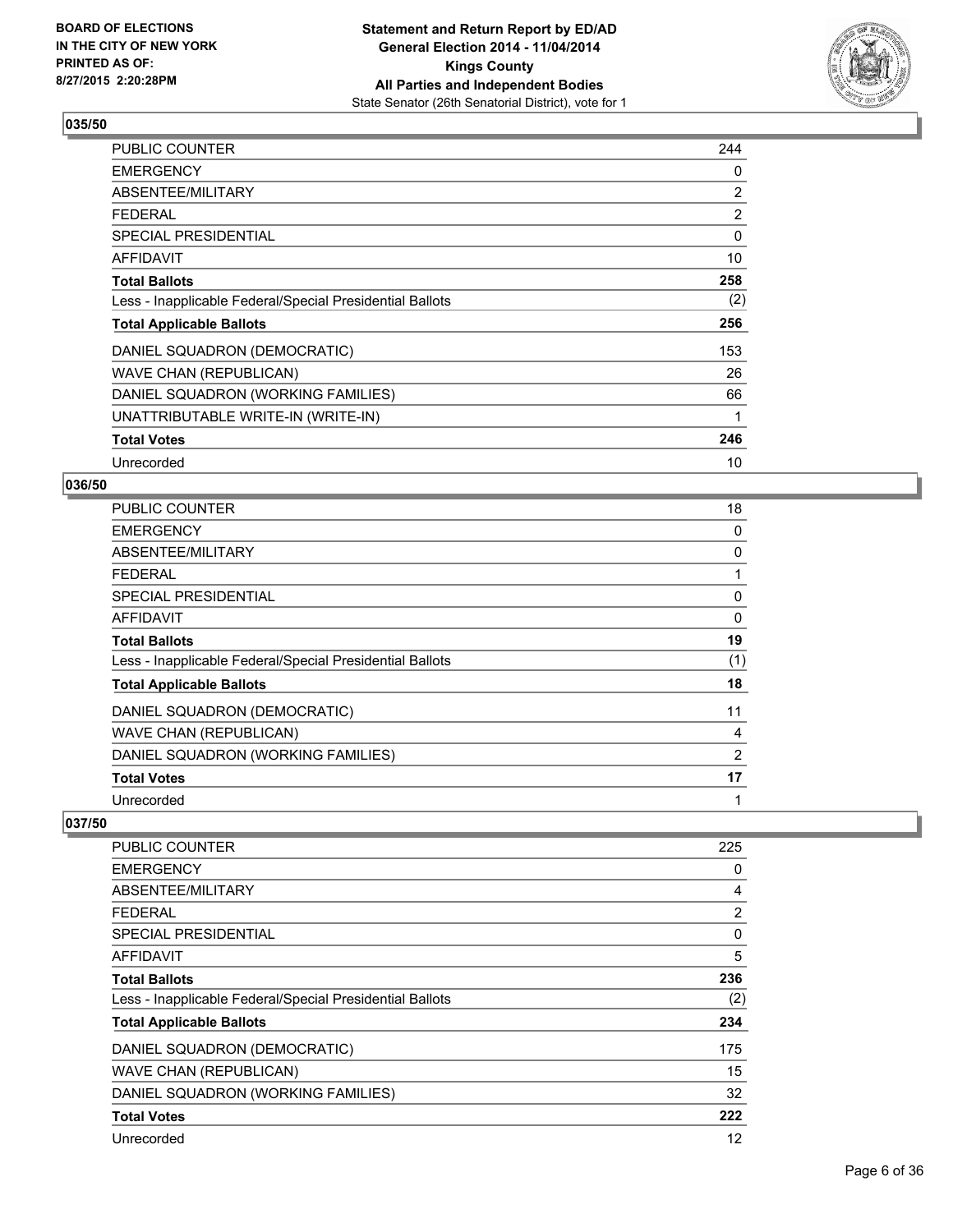

| PUBLIC COUNTER                                           | 176 |
|----------------------------------------------------------|-----|
| <b>EMERGENCY</b>                                         | 0   |
| ABSENTEE/MILITARY                                        | 2   |
| <b>FEDERAL</b>                                           | 1   |
| <b>SPECIAL PRESIDENTIAL</b>                              | 0   |
| AFFIDAVIT                                                | 6   |
| <b>Total Ballots</b>                                     | 185 |
| Less - Inapplicable Federal/Special Presidential Ballots | (1) |
| <b>Total Applicable Ballots</b>                          | 184 |
| DANIEL SQUADRON (DEMOCRATIC)                             | 128 |
| <b>WAVE CHAN (REPUBLICAN)</b>                            | 11  |
| DANIEL SQUADRON (WORKING FAMILIES)                       | 43  |
| YUSSAR AROFAT (WRITE-IN)                                 | 1   |
| <b>Total Votes</b>                                       | 183 |
| Unrecorded                                               | 1   |

| PUBLIC COUNTER                                           | 134 |
|----------------------------------------------------------|-----|
| <b>EMERGENCY</b>                                         | 0   |
| ABSENTEE/MILITARY                                        | 5   |
| <b>FEDERAL</b>                                           | 4   |
| SPECIAL PRESIDENTIAL                                     | 0   |
| AFFIDAVIT                                                | 5   |
| <b>Total Ballots</b>                                     | 148 |
| Less - Inapplicable Federal/Special Presidential Ballots | (4) |
| <b>Total Applicable Ballots</b>                          | 144 |
| DANIEL SQUADRON (DEMOCRATIC)                             | 95  |
| <b>WAVE CHAN (REPUBLICAN)</b>                            | 12  |
| DANIEL SQUADRON (WORKING FAMILIES)                       | 31  |
| UNATTRIBUTABLE WRITE-IN (WRITE-IN)                       | 1   |
| <b>Total Votes</b>                                       | 139 |
| Unrecorded                                               | 5   |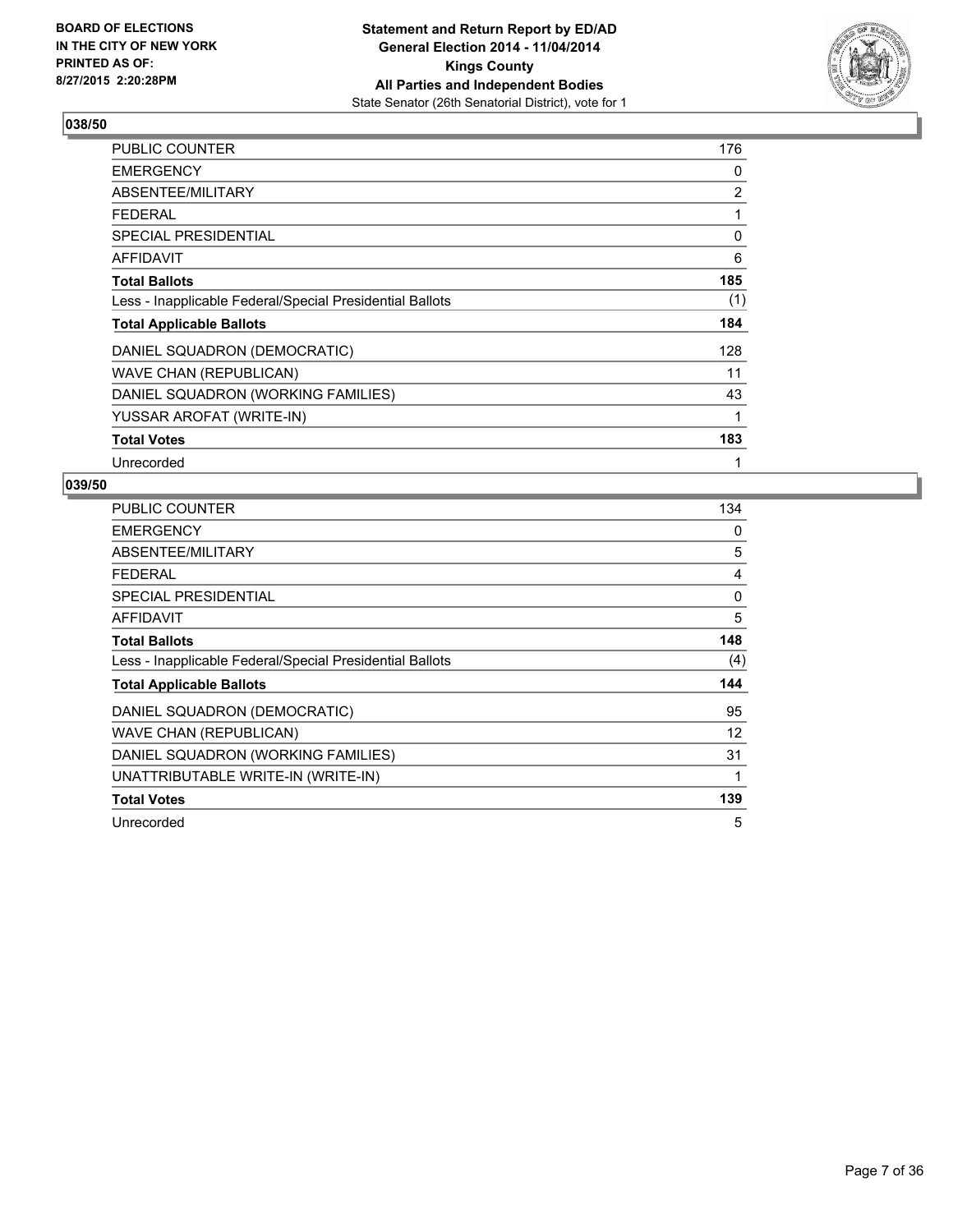

| PUBLIC COUNTER                                           | 223 |
|----------------------------------------------------------|-----|
| <b>EMERGENCY</b>                                         | 0   |
| ABSENTEE/MILITARY                                        | 5   |
| <b>FEDERAL</b>                                           | 3   |
| <b>SPECIAL PRESIDENTIAL</b>                              | 0   |
| AFFIDAVIT                                                | 5   |
| <b>Total Ballots</b>                                     | 236 |
| Less - Inapplicable Federal/Special Presidential Ballots | (3) |
| <b>Total Applicable Ballots</b>                          | 233 |
| DANIEL SQUADRON (DEMOCRATIC)                             | 171 |
| <b>WAVE CHAN (REPUBLICAN)</b>                            | 24  |
| DANIEL SQUADRON (WORKING FAMILIES)                       | 31  |
| <b>Total Votes</b>                                       | 226 |
| Unrecorded                                               | 7   |

| PUBLIC COUNTER                                           | 215 |
|----------------------------------------------------------|-----|
| <b>EMERGENCY</b>                                         | 0   |
| ABSENTEE/MILITARY                                        | 3   |
| <b>FEDERAL</b>                                           | 2   |
| <b>SPECIAL PRESIDENTIAL</b>                              | 0   |
| <b>AFFIDAVIT</b>                                         | 10  |
| <b>Total Ballots</b>                                     | 230 |
| Less - Inapplicable Federal/Special Presidential Ballots | (2) |
| <b>Total Applicable Ballots</b>                          | 228 |
| DANIEL SQUADRON (DEMOCRATIC)                             | 145 |
| WAVE CHAN (REPUBLICAN)                                   | 28  |
| DANIEL SQUADRON (WORKING FAMILIES)                       | 38  |
| TOM CUNNINGHAM (WRITE-IN)                                | 1   |
| UNATTRIBUTABLE WRITE-IN (WRITE-IN)                       | 1   |
| <b>Total Votes</b>                                       | 213 |
| Unrecorded                                               | 15  |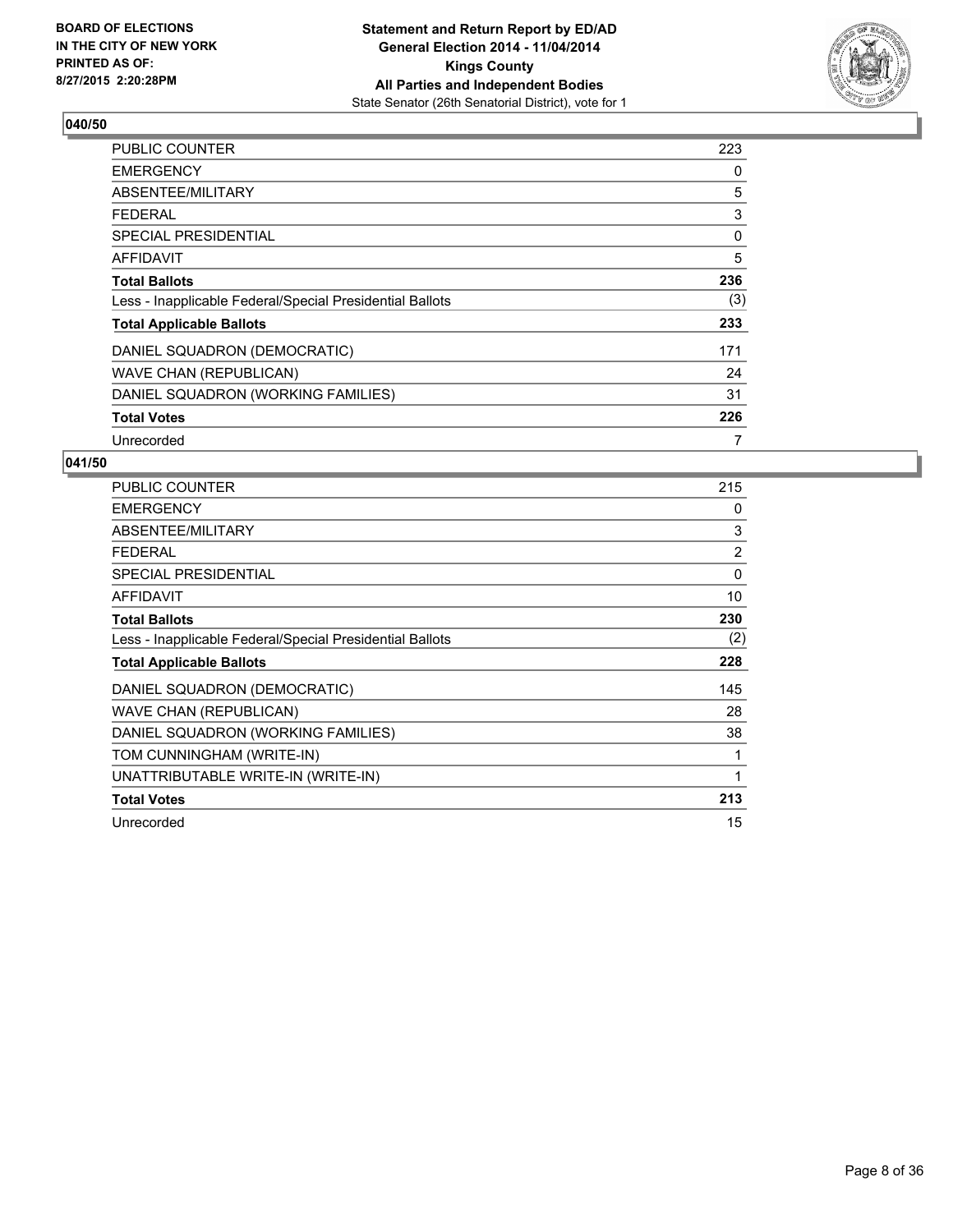

| <b>PUBLIC COUNTER</b>                                    | 233 |
|----------------------------------------------------------|-----|
| <b>EMERGENCY</b>                                         | 0   |
| ABSENTEE/MILITARY                                        | 2   |
| <b>FEDERAL</b>                                           | 4   |
| <b>SPECIAL PRESIDENTIAL</b>                              | 0   |
| AFFIDAVIT                                                | 16  |
| <b>Total Ballots</b>                                     | 255 |
| Less - Inapplicable Federal/Special Presidential Ballots | (4) |
| <b>Total Applicable Ballots</b>                          | 251 |
| DANIEL SQUADRON (DEMOCRATIC)                             | 152 |
| <b>WAVE CHAN (REPUBLICAN)</b>                            | 19  |
| DANIEL SQUADRON (WORKING FAMILIES)                       | 60  |
| MIKE GORDON (WRITE-IN)                                   | 1   |
| <b>Total Votes</b>                                       | 232 |
| Unrecorded                                               | 19  |

## **047/50**

| <b>Total Votes</b>                                       | 100 |
|----------------------------------------------------------|-----|
| DANIEL SQUADRON (WORKING FAMILIES)                       | 28  |
| <b>WAVE CHAN (REPUBLICAN)</b>                            | 10  |
| DANIEL SQUADRON (DEMOCRATIC)                             | 62  |
| <b>Total Applicable Ballots</b>                          | 100 |
| Less - Inapplicable Federal/Special Presidential Ballots | 0   |
| <b>Total Ballots</b>                                     | 100 |
| <b>AFFIDAVIT</b>                                         | 3   |
| <b>SPECIAL PRESIDENTIAL</b>                              | 0   |
| <b>FEDERAL</b>                                           | 0   |
| ABSENTEE/MILITARY                                        | 0   |
| <b>EMERGENCY</b>                                         | 0   |
| PUBLIC COUNTER                                           | 97  |

| <b>PUBLIC COUNTER</b>                                    | 144 |
|----------------------------------------------------------|-----|
| <b>EMERGENCY</b>                                         | 0   |
| ABSENTEE/MILITARY                                        | 1   |
| <b>FEDERAL</b>                                           | 2   |
| SPECIAL PRESIDENTIAL                                     | 0   |
| AFFIDAVIT                                                | 3   |
| <b>Total Ballots</b>                                     | 150 |
| Less - Inapplicable Federal/Special Presidential Ballots | (2) |
| <b>Total Applicable Ballots</b>                          | 148 |
| DANIEL SQUADRON (DEMOCRATIC)                             | 95  |
| <b>WAVE CHAN (REPUBLICAN)</b>                            | 19  |
| DANIEL SQUADRON (WORKING FAMILIES)                       | 27  |
| <b>Total Votes</b>                                       | 141 |
| Unrecorded                                               | 7   |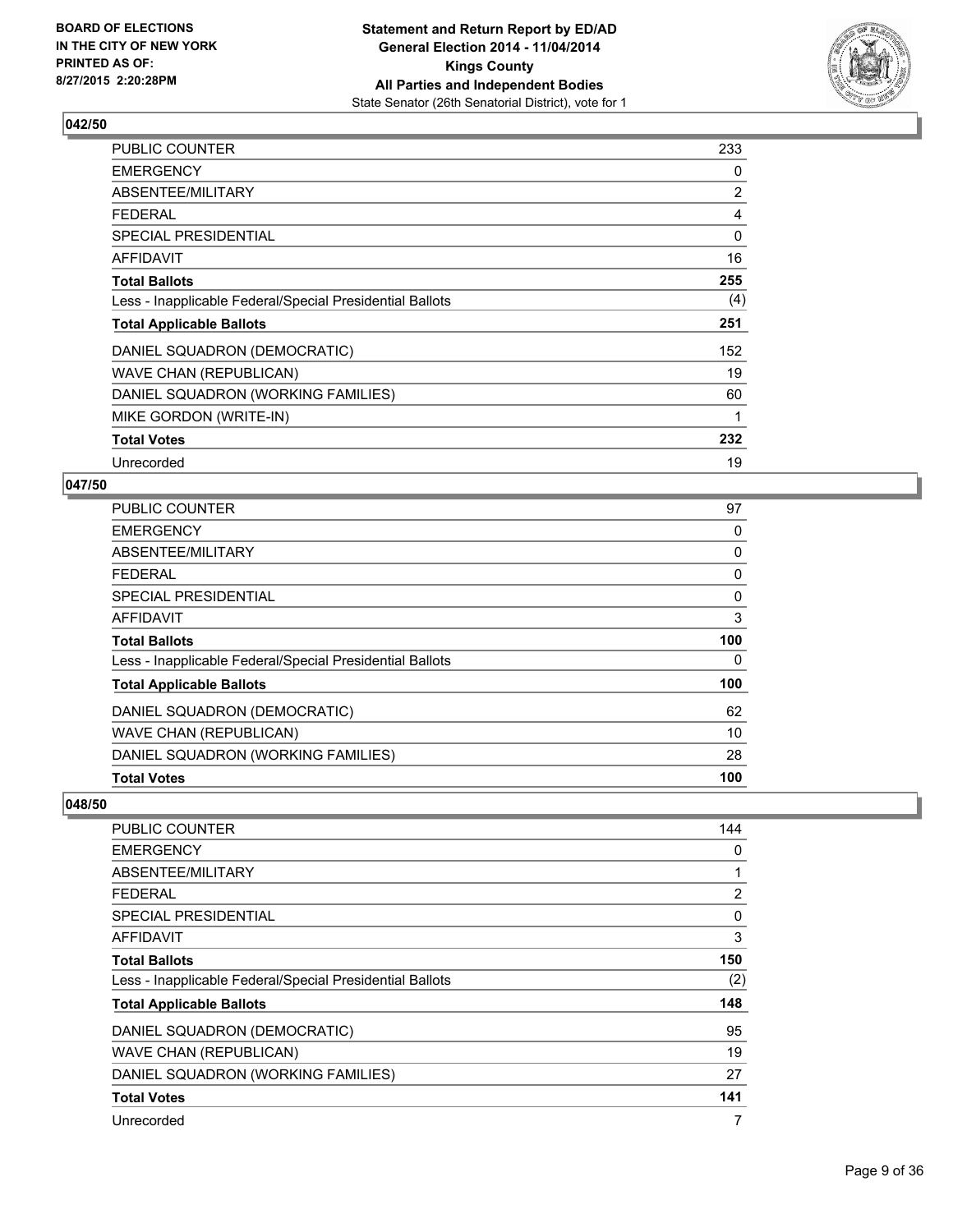

| <b>PUBLIC COUNTER</b>                                    | 39  |
|----------------------------------------------------------|-----|
| <b>EMERGENCY</b>                                         | 0   |
| ABSENTEE/MILITARY                                        | 0   |
| <b>FEDERAL</b>                                           |     |
| SPECIAL PRESIDENTIAL                                     | 0   |
| AFFIDAVIT                                                | 0   |
| <b>Total Ballots</b>                                     | 40  |
| Less - Inapplicable Federal/Special Presidential Ballots | (1) |
| <b>Total Applicable Ballots</b>                          | 39  |
| DANIEL SQUADRON (DEMOCRATIC)                             | 28  |
| WAVE CHAN (REPUBLICAN)                                   | 5   |
| DANIEL SQUADRON (WORKING FAMILIES)                       | 5   |
| <b>Total Votes</b>                                       | 38  |
| Unrecorded                                               | 1   |

# **064/50**

| PUBLIC COUNTER                                           | 45 |
|----------------------------------------------------------|----|
| <b>EMERGENCY</b>                                         | 0  |
| ABSENTEE/MILITARY                                        | 0  |
| <b>FEDERAL</b>                                           | 0  |
| <b>SPECIAL PRESIDENTIAL</b>                              | 0  |
| AFFIDAVIT                                                | 0  |
| Total Ballots                                            | 45 |
| Less - Inapplicable Federal/Special Presidential Ballots | 0  |
| <b>Total Applicable Ballots</b>                          | 45 |
| DANIEL SQUADRON (DEMOCRATIC)                             | 28 |
| <b>WAVE CHAN (REPUBLICAN)</b>                            | 8  |
| DANIEL SQUADRON (WORKING FAMILIES)                       | 1  |
| UNATTRIBUTABLE WRITE-IN (WRITE-IN)                       |    |
| <b>Total Votes</b>                                       | 38 |
| Unrecorded                                               | 7  |

| <b>PUBLIC COUNTER</b>                                    | 76             |
|----------------------------------------------------------|----------------|
| <b>EMERGENCY</b>                                         | 0              |
| ABSENTEE/MILITARY                                        | $\overline{2}$ |
| <b>FEDERAL</b>                                           | 1              |
| SPECIAL PRESIDENTIAL                                     | 0              |
| AFFIDAVIT                                                | 0              |
| <b>Total Ballots</b>                                     | 79             |
| Less - Inapplicable Federal/Special Presidential Ballots | (1)            |
| <b>Total Applicable Ballots</b>                          | 78             |
| DANIEL SQUADRON (DEMOCRATIC)                             | 59             |
| <b>WAVE CHAN (REPUBLICAN)</b>                            | 7              |
| DANIEL SQUADRON (WORKING FAMILIES)                       | $\overline{2}$ |
| <b>Total Votes</b>                                       | 68             |
| Unrecorded                                               | 10             |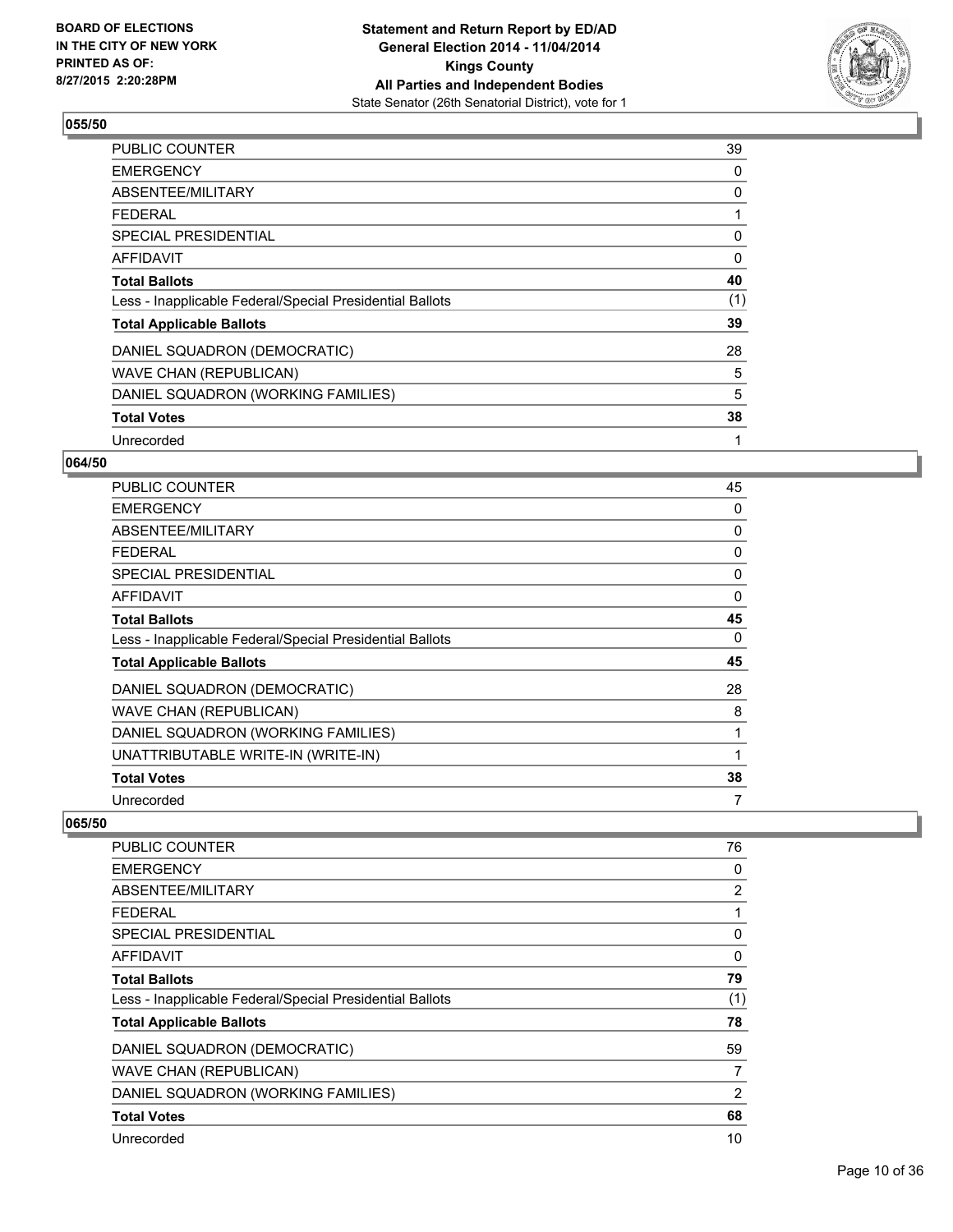

| <b>PUBLIC COUNTER</b>                                    | 66           |
|----------------------------------------------------------|--------------|
| <b>EMERGENCY</b>                                         | 0            |
| ABSENTEE/MILITARY                                        | 0            |
| <b>FEDERAL</b>                                           | 0            |
| <b>SPECIAL PRESIDENTIAL</b>                              | 0            |
| AFFIDAVIT                                                | 0            |
| <b>Total Ballots</b>                                     | 66           |
| Less - Inapplicable Federal/Special Presidential Ballots | 0            |
| <b>Total Applicable Ballots</b>                          | 66           |
| DANIEL SQUADRON (DEMOCRATIC)                             | 50           |
| <b>WAVE CHAN (REPUBLICAN)</b>                            | 5            |
| DANIEL SQUADRON (WORKING FAMILIES)                       | 4            |
| UNATTRIBUTABLE WRITE-IN (WRITE-IN)                       | $\mathbf{1}$ |
| <b>Total Votes</b>                                       | 60           |
| Unrecorded                                               | 6            |

| <b>PUBLIC COUNTER</b>                                    | 44             |
|----------------------------------------------------------|----------------|
| <b>EMERGENCY</b>                                         | $\Omega$       |
| ABSENTEE/MILITARY                                        | 0              |
| <b>FEDERAL</b>                                           | 0              |
| <b>SPECIAL PRESIDENTIAL</b>                              | 0              |
| <b>AFFIDAVIT</b>                                         | $\Omega$       |
| <b>Total Ballots</b>                                     | 44             |
| Less - Inapplicable Federal/Special Presidential Ballots | 0              |
| <b>Total Applicable Ballots</b>                          | 44             |
| DANIEL SQUADRON (DEMOCRATIC)                             | 31             |
| WAVE CHAN (REPUBLICAN)                                   | 4              |
| DANIEL SQUADRON (WORKING FAMILIES)                       | $\overline{2}$ |
| DAVID NEIDERMAN (WRITE-IN)                               | 1              |
| UNATTRIBUTABLE WRITE-IN (WRITE-IN)                       | 1              |
| YOSSI GLUCK (WRITE-IN)                                   | 1              |
| <b>Total Votes</b>                                       | 40             |
| Unrecorded                                               | 4              |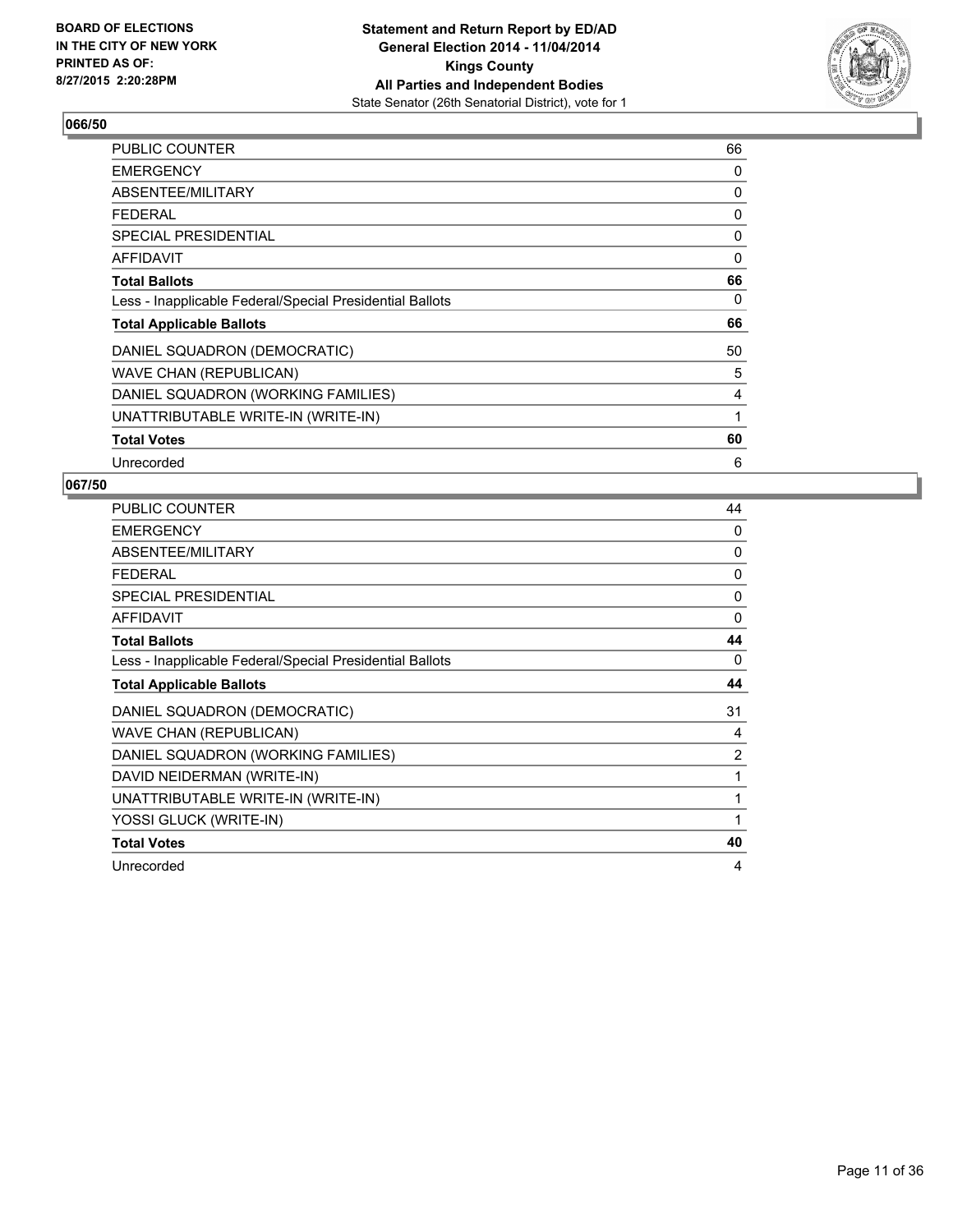

| <b>PUBLIC COUNTER</b>                                    | 76 |
|----------------------------------------------------------|----|
| <b>EMERGENCY</b>                                         | 0  |
| ABSENTEE/MILITARY                                        | 0  |
| <b>FEDERAL</b>                                           | 0  |
| <b>SPECIAL PRESIDENTIAL</b>                              | 0  |
| AFFIDAVIT                                                | 0  |
| <b>Total Ballots</b>                                     | 76 |
| Less - Inapplicable Federal/Special Presidential Ballots | 0  |
| <b>Total Applicable Ballots</b>                          | 76 |
| DANIEL SQUADRON (DEMOCRATIC)                             | 57 |
| WAVE CHAN (REPUBLICAN)                                   | 3  |
| DANIEL SQUADRON (WORKING FAMILIES)                       | 1  |
| <b>Total Votes</b>                                       | 61 |
| Unrecorded                                               | 15 |

# **069/50**

| PUBLIC COUNTER                                           | 93  |
|----------------------------------------------------------|-----|
| <b>EMERGENCY</b>                                         | 0   |
| ABSENTEE/MILITARY                                        |     |
| <b>FEDERAL</b>                                           |     |
| <b>SPECIAL PRESIDENTIAL</b>                              | 0   |
| <b>AFFIDAVIT</b>                                         |     |
| <b>Total Ballots</b>                                     | 96  |
| Less - Inapplicable Federal/Special Presidential Ballots | (1) |
| <b>Total Applicable Ballots</b>                          | 95  |
| DANIEL SQUADRON (DEMOCRATIC)                             | 69  |
| <b>WAVE CHAN (REPUBLICAN)</b>                            | 11  |
| DANIEL SQUADRON (WORKING FAMILIES)                       |     |
| <b>Total Votes</b>                                       | 81  |
| Unrecorded                                               | 14  |

| <b>PUBLIC COUNTER</b>                                    | 53           |
|----------------------------------------------------------|--------------|
| <b>EMERGENCY</b>                                         | 0            |
| ABSENTEE/MILITARY                                        | 0            |
| <b>FEDERAL</b>                                           | 1            |
| SPECIAL PRESIDENTIAL                                     | $\mathbf{0}$ |
| AFFIDAVIT                                                | 0            |
| <b>Total Ballots</b>                                     | 54           |
| Less - Inapplicable Federal/Special Presidential Ballots | (1)          |
| <b>Total Applicable Ballots</b>                          | 53           |
| DANIEL SQUADRON (DEMOCRATIC)                             | 36           |
| <b>WAVE CHAN (REPUBLICAN)</b>                            | 7            |
| DANIEL SQUADRON (WORKING FAMILIES)                       | 2            |
| UNATTRIBUTABLE WRITE-IN (WRITE-IN)                       | 1            |
| <b>Total Votes</b>                                       | 46           |
| Unrecorded                                               | 7            |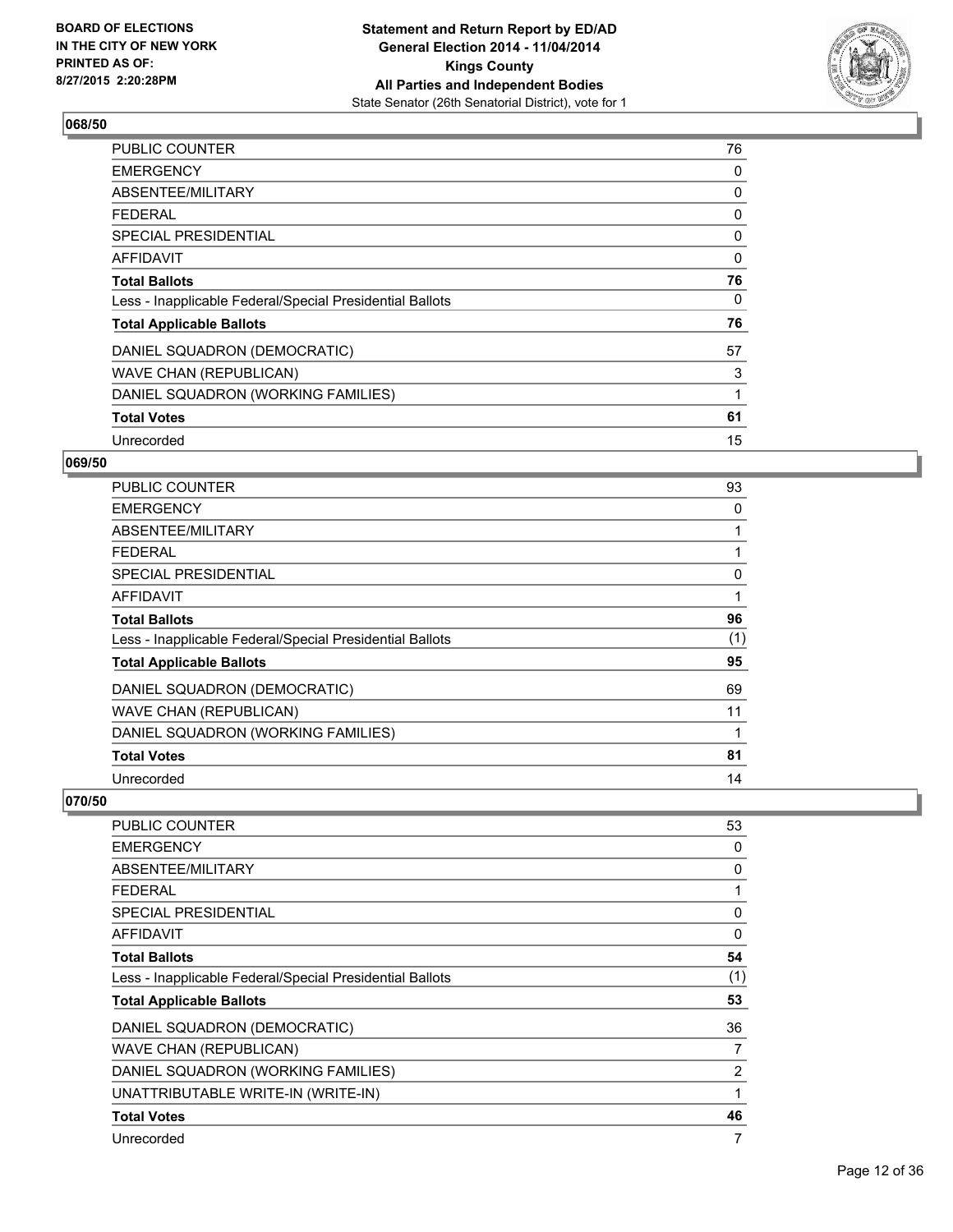

| PUBLIC COUNTER                                           | 20 |
|----------------------------------------------------------|----|
| <b>EMERGENCY</b>                                         | 0  |
| ABSENTEE/MILITARY                                        | 0  |
| <b>FEDERAL</b>                                           | 0  |
| SPECIAL PRESIDENTIAL                                     | 0  |
| AFFIDAVIT                                                | 0  |
| <b>Total Ballots</b>                                     | 20 |
| Less - Inapplicable Federal/Special Presidential Ballots | 0  |
| <b>Total Applicable Ballots</b>                          | 20 |
| DANIEL SQUADRON (DEMOCRATIC)                             | 15 |
| <b>WAVE CHAN (REPUBLICAN)</b>                            | 3  |
| DANIEL SQUADRON (WORKING FAMILIES)                       | 1  |
| <b>Total Votes</b>                                       | 19 |
| Unrecorded                                               | 1  |

# **072/50**

| <b>PUBLIC COUNTER</b>                                    | 44 |
|----------------------------------------------------------|----|
| <b>EMERGENCY</b>                                         | 0  |
| ABSENTEE/MILITARY                                        | 0  |
| <b>FEDERAL</b>                                           | 0  |
| <b>SPECIAL PRESIDENTIAL</b>                              | 0  |
| <b>AFFIDAVIT</b>                                         | 2  |
| <b>Total Ballots</b>                                     | 46 |
| Less - Inapplicable Federal/Special Presidential Ballots | 0  |
| <b>Total Applicable Ballots</b>                          | 46 |
| DANIEL SQUADRON (DEMOCRATIC)                             | 33 |
| <b>WAVE CHAN (REPUBLICAN)</b>                            | 5  |
| DANIEL SQUADRON (WORKING FAMILIES)                       | 5  |
| <b>Total Votes</b>                                       | 43 |
| Unrecorded                                               | 3  |

| <b>PUBLIC COUNTER</b>                                    | 66 |
|----------------------------------------------------------|----|
| <b>EMERGENCY</b>                                         | 0  |
| ABSENTEE/MILITARY                                        | 0  |
| <b>FEDERAL</b>                                           | 0  |
| SPECIAL PRESIDENTIAL                                     | 0  |
| AFFIDAVIT                                                | 0  |
| <b>Total Ballots</b>                                     | 66 |
| Less - Inapplicable Federal/Special Presidential Ballots | 0  |
| <b>Total Applicable Ballots</b>                          | 66 |
| DANIEL SQUADRON (DEMOCRATIC)                             | 46 |
| <b>WAVE CHAN (REPUBLICAN)</b>                            | 11 |
| DANIEL SQUADRON (WORKING FAMILIES)                       | 1  |
| <b>Total Votes</b>                                       | 58 |
| Unrecorded                                               | 8  |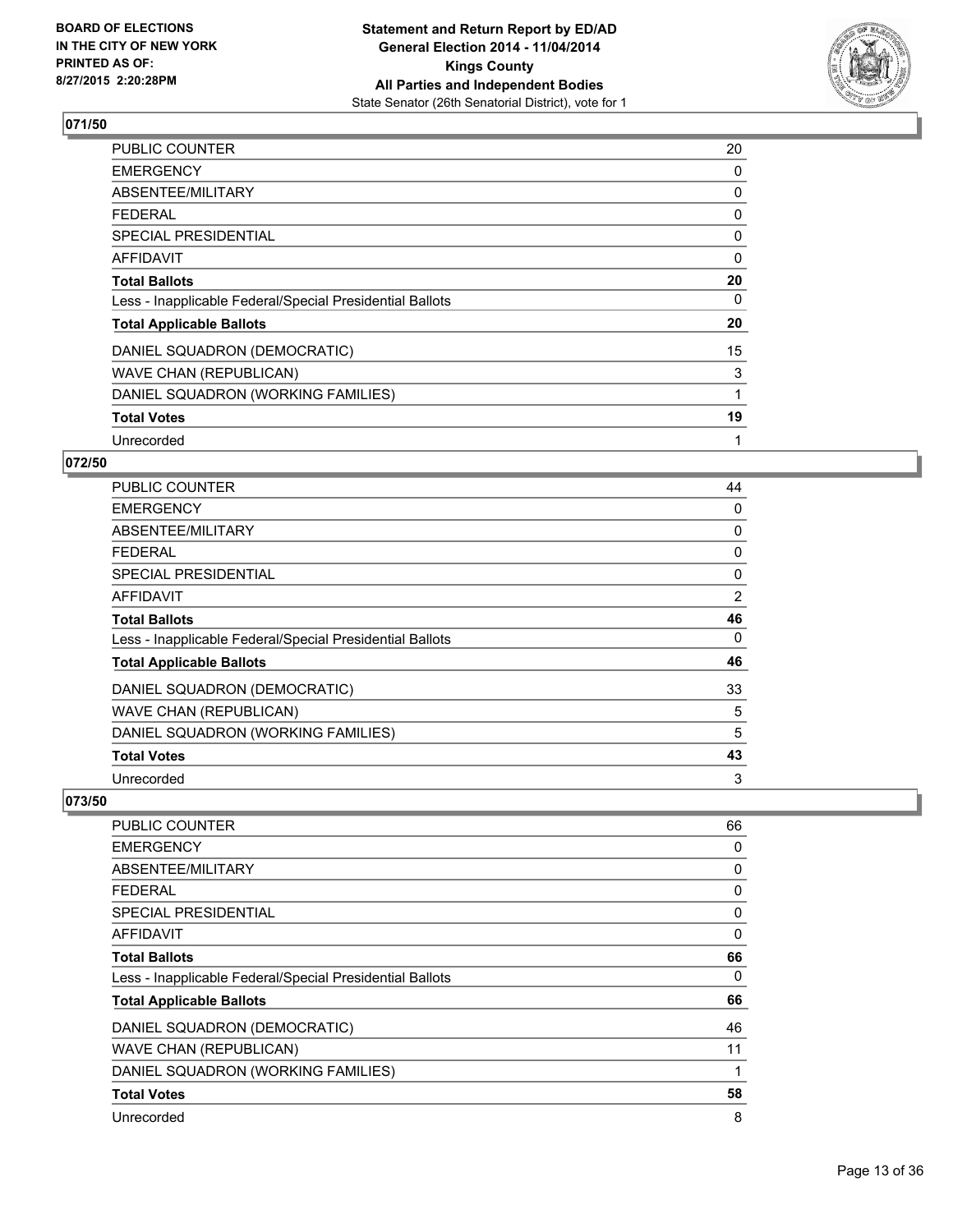

| <b>PUBLIC COUNTER</b>                                    | 47 |
|----------------------------------------------------------|----|
| <b>EMERGENCY</b>                                         | 0  |
| ABSENTEE/MILITARY                                        | 22 |
| <b>FEDERAL</b>                                           | 0  |
| <b>SPECIAL PRESIDENTIAL</b>                              | 0  |
| <b>AFFIDAVIT</b>                                         | 0  |
| <b>Total Ballots</b>                                     | 69 |
| Less - Inapplicable Federal/Special Presidential Ballots | 0  |
| <b>Total Applicable Ballots</b>                          | 69 |
| DANIEL SQUADRON (DEMOCRATIC)                             | 48 |
| <b>WAVE CHAN (REPUBLICAN)</b>                            | 6  |
| DANIEL SQUADRON (WORKING FAMILIES)                       | 2  |
| <b>Total Votes</b>                                       | 56 |
| Unrecorded                                               | 13 |

# **075/50**

| PUBLIC COUNTER                                           | 90 |
|----------------------------------------------------------|----|
| <b>EMERGENCY</b>                                         | 0  |
| ABSENTEE/MILITARY                                        | 0  |
| <b>FEDERAL</b>                                           | 0  |
| <b>SPECIAL PRESIDENTIAL</b>                              | 0  |
| <b>AFFIDAVIT</b>                                         |    |
| <b>Total Ballots</b>                                     | 91 |
| Less - Inapplicable Federal/Special Presidential Ballots | 0  |
| <b>Total Applicable Ballots</b>                          | 91 |
| DANIEL SQUADRON (DEMOCRATIC)                             | 66 |
| <b>WAVE CHAN (REPUBLICAN)</b>                            | 12 |
| DANIEL SQUADRON (WORKING FAMILIES)                       | 4  |
| AVIGDOR MILLER (WRITE-IN)                                |    |
| <b>Total Votes</b>                                       | 83 |
| Unrecorded                                               | 8  |

| PUBLIC COUNTER                                           | 94  |
|----------------------------------------------------------|-----|
| <b>EMERGENCY</b>                                         | 0   |
| ABSENTEE/MILITARY                                        | 0   |
| <b>FEDERAL</b>                                           | 1   |
| <b>SPECIAL PRESIDENTIAL</b>                              | 0   |
| AFFIDAVIT                                                | 0   |
| <b>Total Ballots</b>                                     | 95  |
| Less - Inapplicable Federal/Special Presidential Ballots | (1) |
| <b>Total Applicable Ballots</b>                          | 94  |
| DANIEL SQUADRON (DEMOCRATIC)                             | 70  |
| <b>WAVE CHAN (REPUBLICAN)</b>                            | 9   |
| DANIEL SQUADRON (WORKING FAMILIES)                       | 5   |
| <b>Total Votes</b>                                       | 84  |
| Unrecorded                                               | 10  |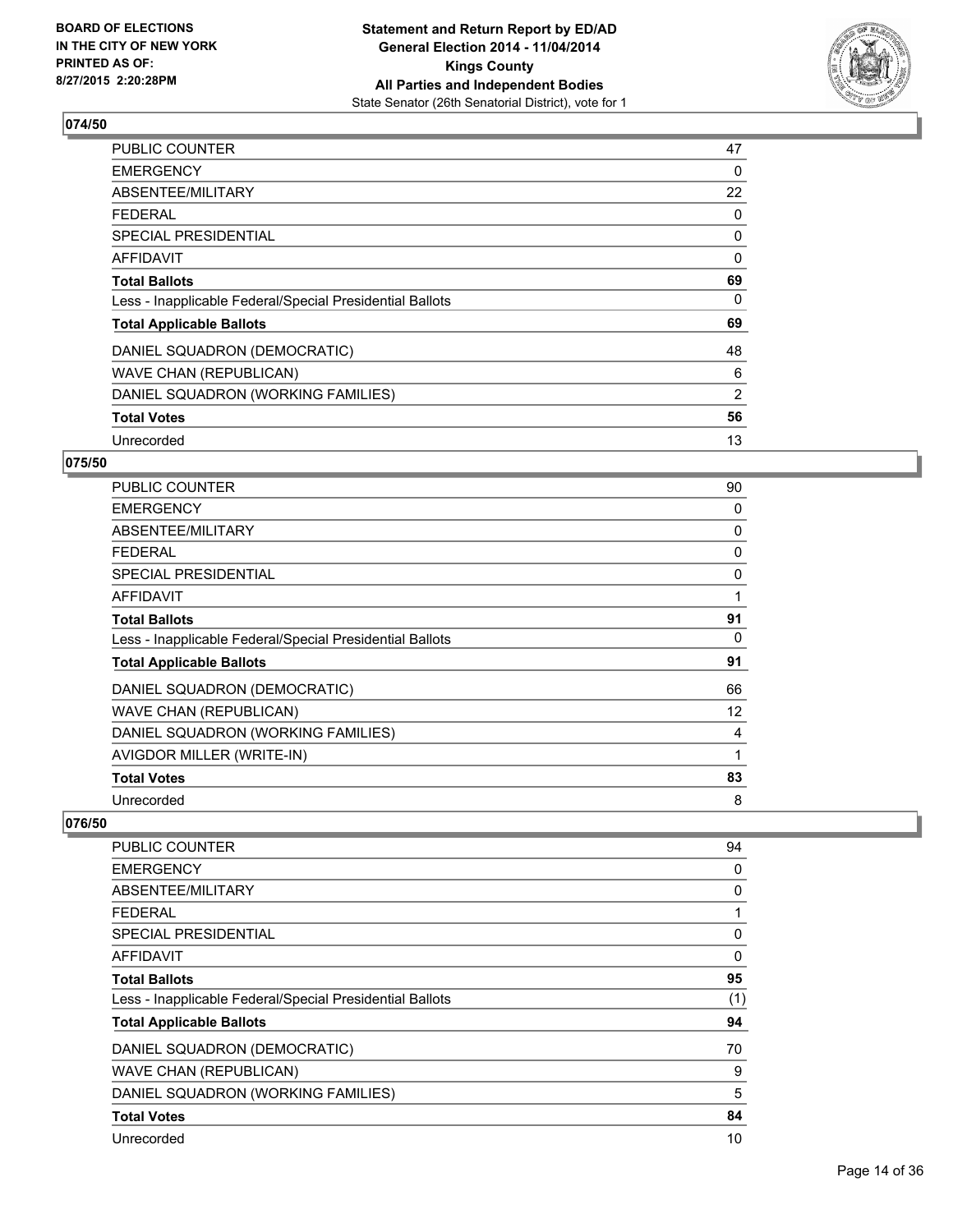

| PUBLIC COUNTER                                           | 78 |
|----------------------------------------------------------|----|
| <b>EMERGENCY</b>                                         | 0  |
| ABSENTEE/MILITARY                                        | 0  |
| FEDERAL                                                  | 0  |
| <b>SPECIAL PRESIDENTIAL</b>                              | 0  |
| AFFIDAVIT                                                | 0  |
| <b>Total Ballots</b>                                     | 78 |
| Less - Inapplicable Federal/Special Presidential Ballots | 0  |
| <b>Total Applicable Ballots</b>                          | 78 |
| DANIEL SQUADRON (DEMOCRATIC)                             | 51 |
| <b>WAVE CHAN (REPUBLICAN)</b>                            | 22 |
| DANIEL SQUADRON (WORKING FAMILIES)                       | 2  |
| <b>Total Votes</b>                                       | 75 |
| Unrecorded                                               | 3  |

# **078/50**

| PUBLIC COUNTER                                           | 77 |
|----------------------------------------------------------|----|
| <b>EMERGENCY</b>                                         | 0  |
| ABSENTEE/MILITARY                                        | 0  |
| <b>FEDERAL</b>                                           | 0  |
| SPECIAL PRESIDENTIAL                                     | 0  |
| AFFIDAVIT                                                | 0  |
| <b>Total Ballots</b>                                     | 77 |
| Less - Inapplicable Federal/Special Presidential Ballots | 0  |
| <b>Total Applicable Ballots</b>                          | 77 |
| DANIEL SQUADRON (DEMOCRATIC)                             | 55 |
| <b>WAVE CHAN (REPUBLICAN)</b>                            | 14 |
| DANIEL SQUADRON (WORKING FAMILIES)                       | 4  |
| <b>Total Votes</b>                                       | 73 |
| Unrecorded                                               | 4  |

| PUBLIC COUNTER                                           | 67           |
|----------------------------------------------------------|--------------|
| <b>EMERGENCY</b>                                         | 0            |
| ABSENTEE/MILITARY                                        | 0            |
| <b>FEDERAL</b>                                           | 0            |
| SPECIAL PRESIDENTIAL                                     | 0            |
| AFFIDAVIT                                                | 0            |
| <b>Total Ballots</b>                                     | 67           |
| Less - Inapplicable Federal/Special Presidential Ballots | 0            |
| <b>Total Applicable Ballots</b>                          | 67           |
| DANIEL SQUADRON (DEMOCRATIC)                             | 40           |
| <b>WAVE CHAN (REPUBLICAN)</b>                            | 17           |
| DANIEL SQUADRON (WORKING FAMILIES)                       | 0            |
| AVIGDOR MILLER (WRITE-IN)                                | $\mathbf{1}$ |
| <b>Total Votes</b>                                       | 58           |
| Unrecorded                                               | 9            |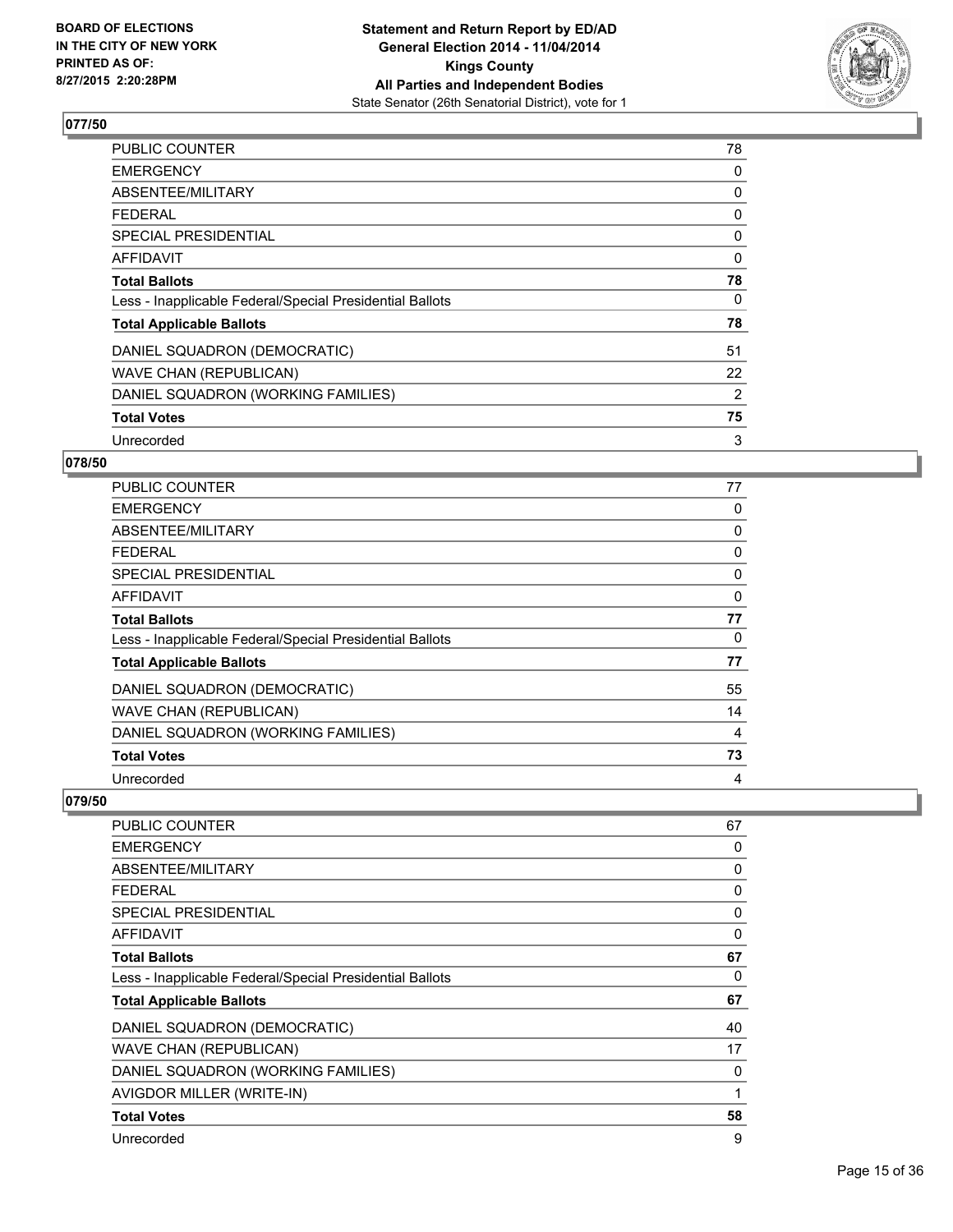

| <b>PUBLIC COUNTER</b>                                    | 62  |
|----------------------------------------------------------|-----|
| <b>EMERGENCY</b>                                         | 0   |
| ABSENTEE/MILITARY                                        | 0   |
| <b>FEDERAL</b>                                           | 2   |
| <b>SPECIAL PRESIDENTIAL</b>                              | 0   |
| AFFIDAVIT                                                | 0   |
| <b>Total Ballots</b>                                     | 64  |
| Less - Inapplicable Federal/Special Presidential Ballots | (2) |
| <b>Total Applicable Ballots</b>                          | 62  |
| DANIEL SQUADRON (DEMOCRATIC)                             | 44  |
| WAVE CHAN (REPUBLICAN)                                   | 7   |
| DANIEL SQUADRON (WORKING FAMILIES)                       | 3   |
| AVIGDOR MILLER (WRITE-IN)                                | 1   |
| <b>Total Votes</b>                                       | 55  |
| Unrecorded                                               | 7   |

| <b>PUBLIC COUNTER</b>                                    | 29 |
|----------------------------------------------------------|----|
| <b>EMERGENCY</b>                                         | 0  |
| ABSENTEE/MILITARY                                        | 0  |
| <b>FEDERAL</b>                                           | 0  |
| SPECIAL PRESIDENTIAL                                     | 0  |
| AFFIDAVIT                                                | 0  |
| <b>Total Ballots</b>                                     | 29 |
| Less - Inapplicable Federal/Special Presidential Ballots | 0  |
| <b>Total Applicable Ballots</b>                          | 29 |
| DANIEL SQUADRON (DEMOCRATIC)                             | 17 |
| <b>WAVE CHAN (REPUBLICAN)</b>                            | 2  |
| DANIEL SQUADRON (WORKING FAMILIES)                       | 3  |
| AVIGDOR MILLER (WRITE-IN)                                | 1  |
| <b>Total Votes</b>                                       | 23 |
| Unrecorded                                               | 6  |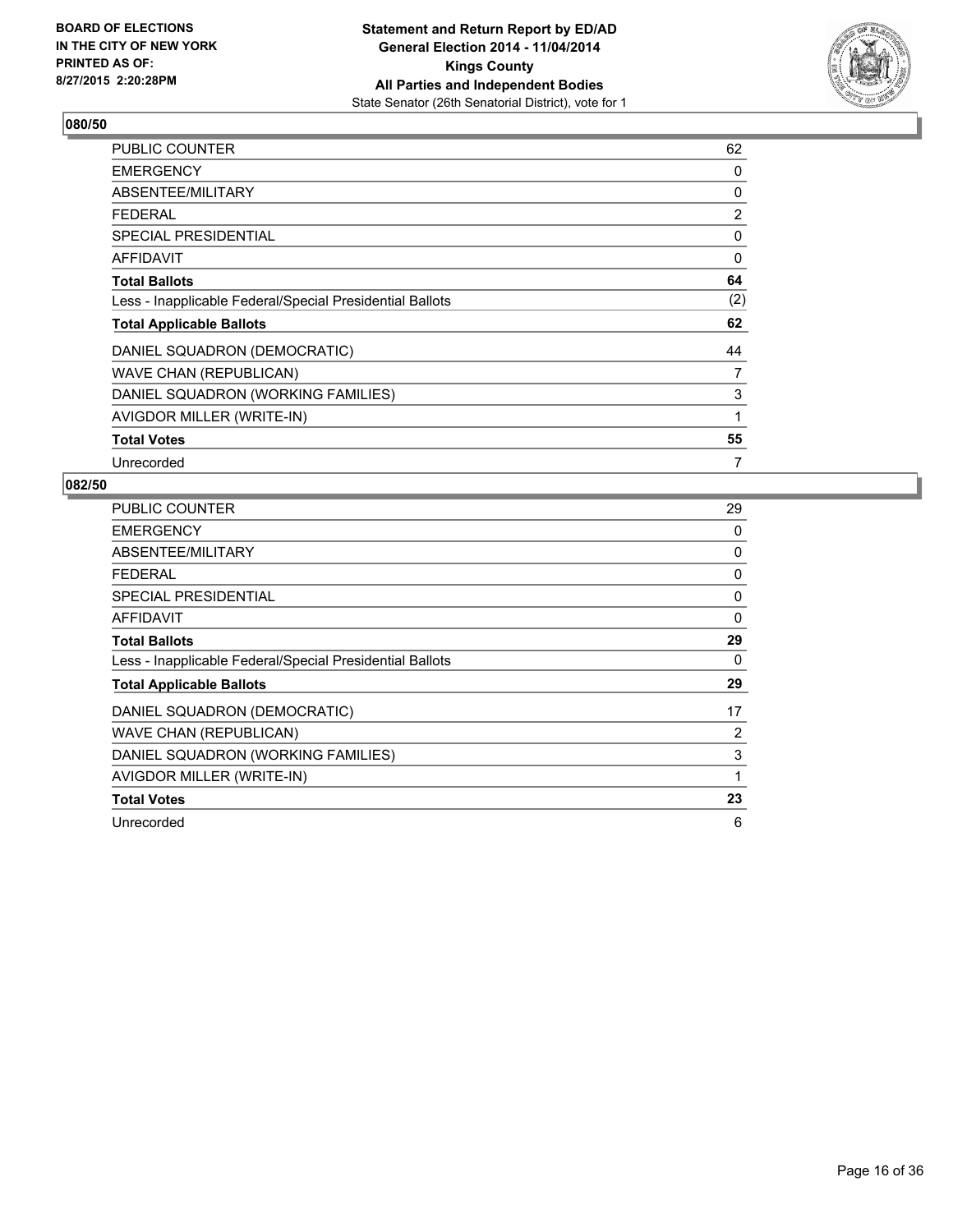

| PUBLIC COUNTER                                           | 32           |
|----------------------------------------------------------|--------------|
| <b>EMERGENCY</b>                                         | 0            |
| ABSENTEE/MILITARY                                        | 1            |
| FEDERAL                                                  | 1            |
| <b>SPECIAL PRESIDENTIAL</b>                              | 0            |
| <b>AFFIDAVIT</b>                                         | 0            |
| <b>Total Ballots</b>                                     | 34           |
| Less - Inapplicable Federal/Special Presidential Ballots | (1)          |
| <b>Total Applicable Ballots</b>                          | 33           |
| DANIEL SQUADRON (DEMOCRATIC)                             | 21           |
| WAVE CHAN (REPUBLICAN)                                   | 2            |
| DANIEL SQUADRON (WORKING FAMILIES)                       | 9            |
| <b>Total Votes</b>                                       | 32           |
| Unrecorded                                               | $\mathbf{1}$ |

# **094/50**

| PUBLIC COUNTER                                           | 17 |
|----------------------------------------------------------|----|
| <b>EMERGENCY</b>                                         | 0  |
| ABSENTEE/MILITARY                                        | 0  |
| <b>FEDERAL</b>                                           | 0  |
| <b>SPECIAL PRESIDENTIAL</b>                              | 0  |
| <b>AFFIDAVIT</b>                                         | 0  |
| <b>Total Ballots</b>                                     | 17 |
| Less - Inapplicable Federal/Special Presidential Ballots | 0  |
| <b>Total Applicable Ballots</b>                          | 17 |
| DANIEL SQUADRON (DEMOCRATIC)                             | 14 |
| <b>WAVE CHAN (REPUBLICAN)</b>                            |    |
| DANIEL SQUADRON (WORKING FAMILIES)                       |    |
| KATHERINE L RAFFA (WRITE-IN)                             |    |
| <b>Total Votes</b>                                       | 17 |

| <b>PUBLIC COUNTER</b>                                    | 0        |
|----------------------------------------------------------|----------|
| <b>EMERGENCY</b>                                         | 0        |
| ABSENTEE/MILITARY                                        | 0        |
| <b>FEDERAL</b>                                           | 0        |
| SPECIAL PRESIDENTIAL                                     | 0        |
| AFFIDAVIT                                                | 0        |
| <b>Total Ballots</b>                                     | 0        |
| Less - Inapplicable Federal/Special Presidential Ballots | $\Omega$ |
| <b>Total Applicable Ballots</b>                          | 0        |
| DANIEL SQUADRON (DEMOCRATIC)                             | 0        |
| <b>WAVE CHAN (REPUBLICAN)</b>                            | 0        |
| DANIEL SQUADRON (WORKING FAMILIES)                       | 0        |
| <b>Total Votes</b>                                       | 0        |
|                                                          |          |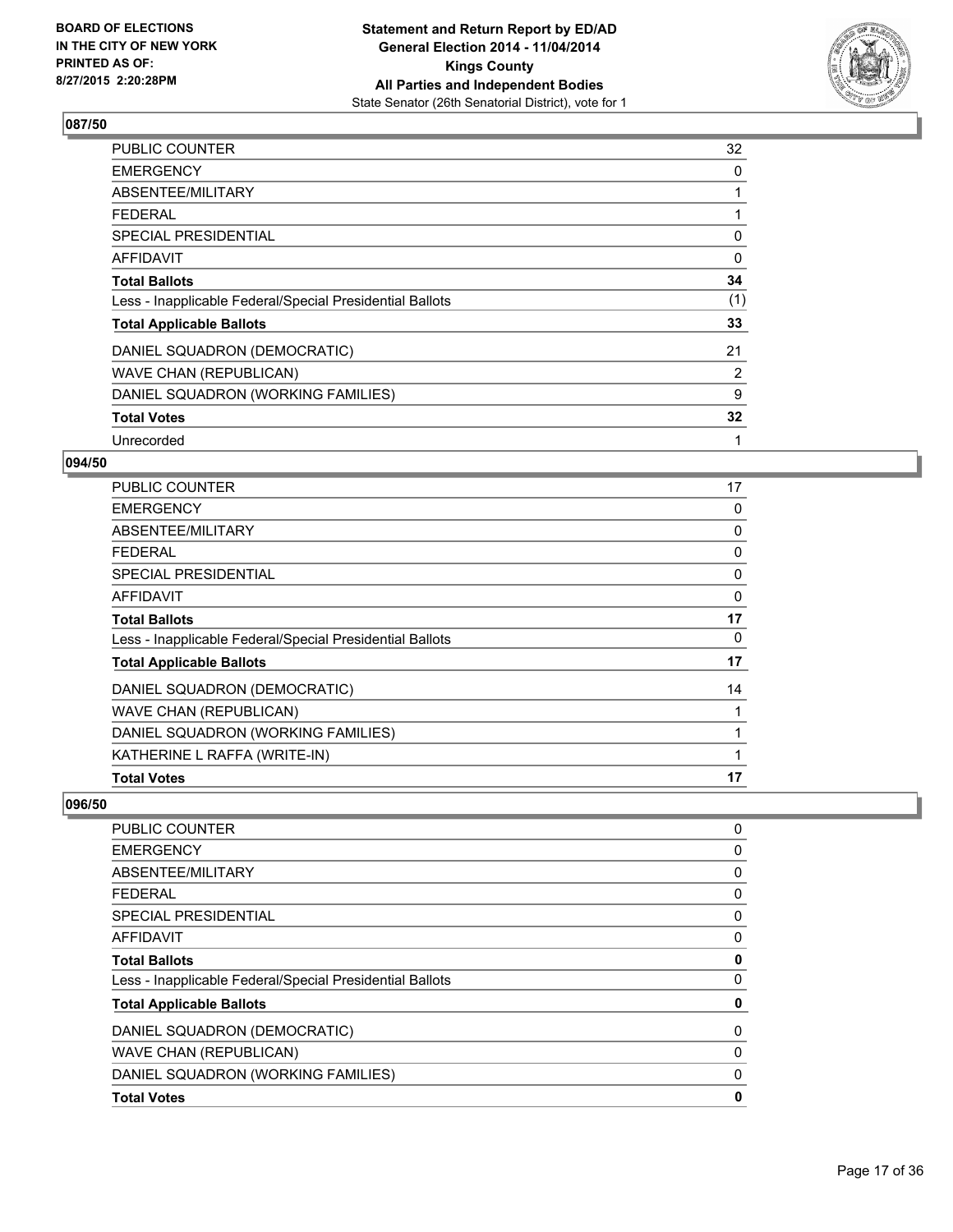

| 099/50 COMBINED into: 013/50                             |   |
|----------------------------------------------------------|---|
| <b>Total Votes</b>                                       | 0 |
| DANIEL SQUADRON (WORKING FAMILIES)                       | 0 |
| <b>WAVE CHAN (REPUBLICAN)</b>                            | 0 |
| DANIEL SQUADRON (DEMOCRATIC)                             | 0 |
| <b>Total Applicable Ballots</b>                          | 0 |
| Less - Inapplicable Federal/Special Presidential Ballots | 0 |
| <b>Total Ballots</b>                                     | 0 |
| <b>AFFIDAVIT</b>                                         | 0 |
| <b>SPECIAL PRESIDENTIAL</b>                              | 0 |
| <b>FEDERAL</b>                                           | 0 |
| ABSENTEE/MILITARY                                        | 0 |
| <b>EMERGENCY</b>                                         | 0 |
| <b>PUBLIC COUNTER</b>                                    | 0 |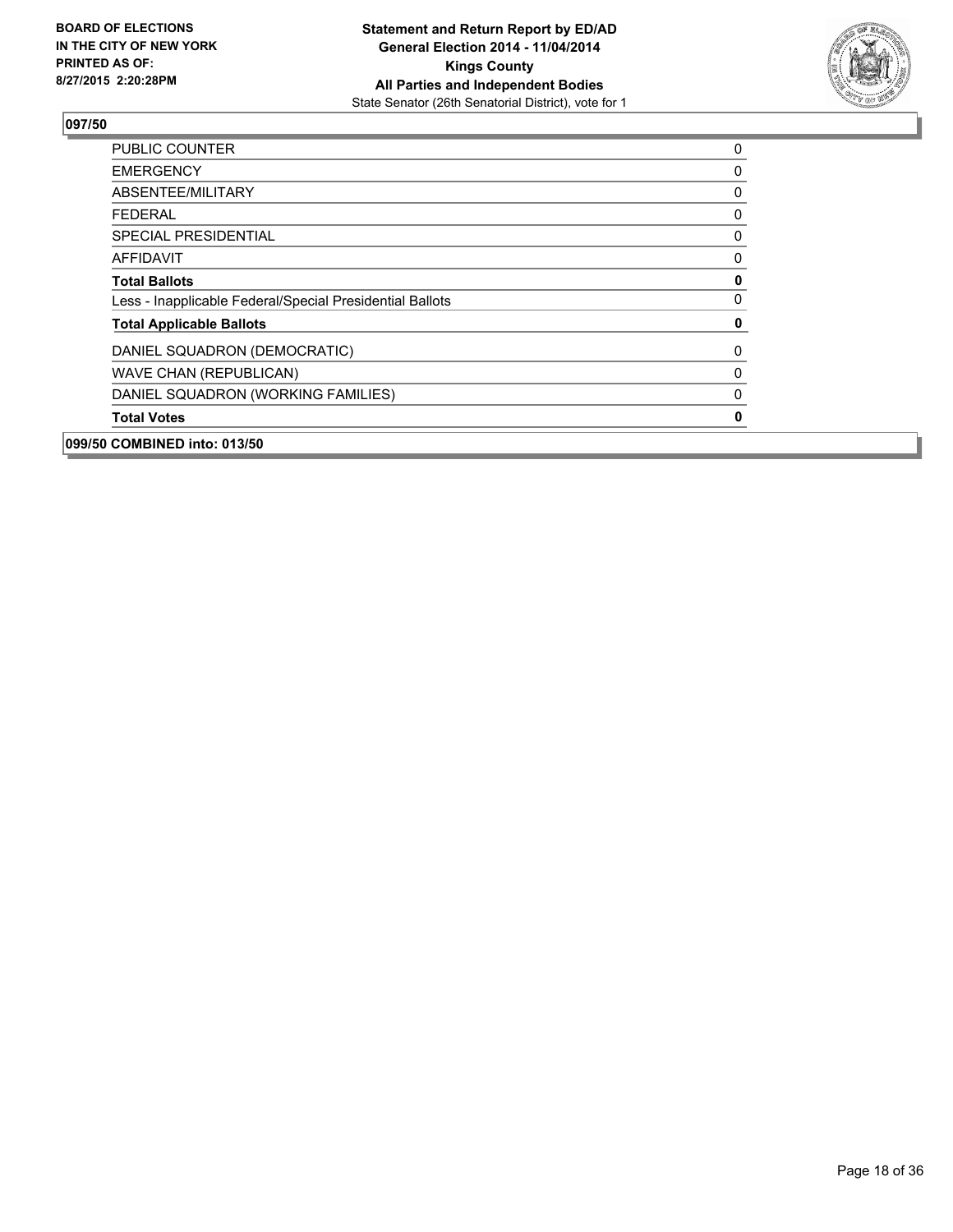

| <b>PUBLIC COUNTER</b>                                    | 258 |
|----------------------------------------------------------|-----|
| <b>EMERGENCY</b>                                         | 0   |
| ABSENTEE/MILITARY                                        | 6   |
| <b>FEDERAL</b>                                           | 4   |
| SPECIAL PRESIDENTIAL                                     | 0   |
| AFFIDAVIT                                                | 5   |
| <b>Total Ballots</b>                                     | 273 |
| Less - Inapplicable Federal/Special Presidential Ballots | (4) |
| <b>Total Applicable Ballots</b>                          | 269 |
| DANIEL SQUADRON (DEMOCRATIC)                             | 162 |
| <b>WAVE CHAN (REPUBLICAN)</b>                            | 16  |
| DANIEL SQUADRON (WORKING FAMILIES)                       | 86  |
| <b>BARRY ALLEN (WRITE-IN)</b>                            | 1   |
| <b>Total Votes</b>                                       | 265 |
| Unrecorded                                               | 4   |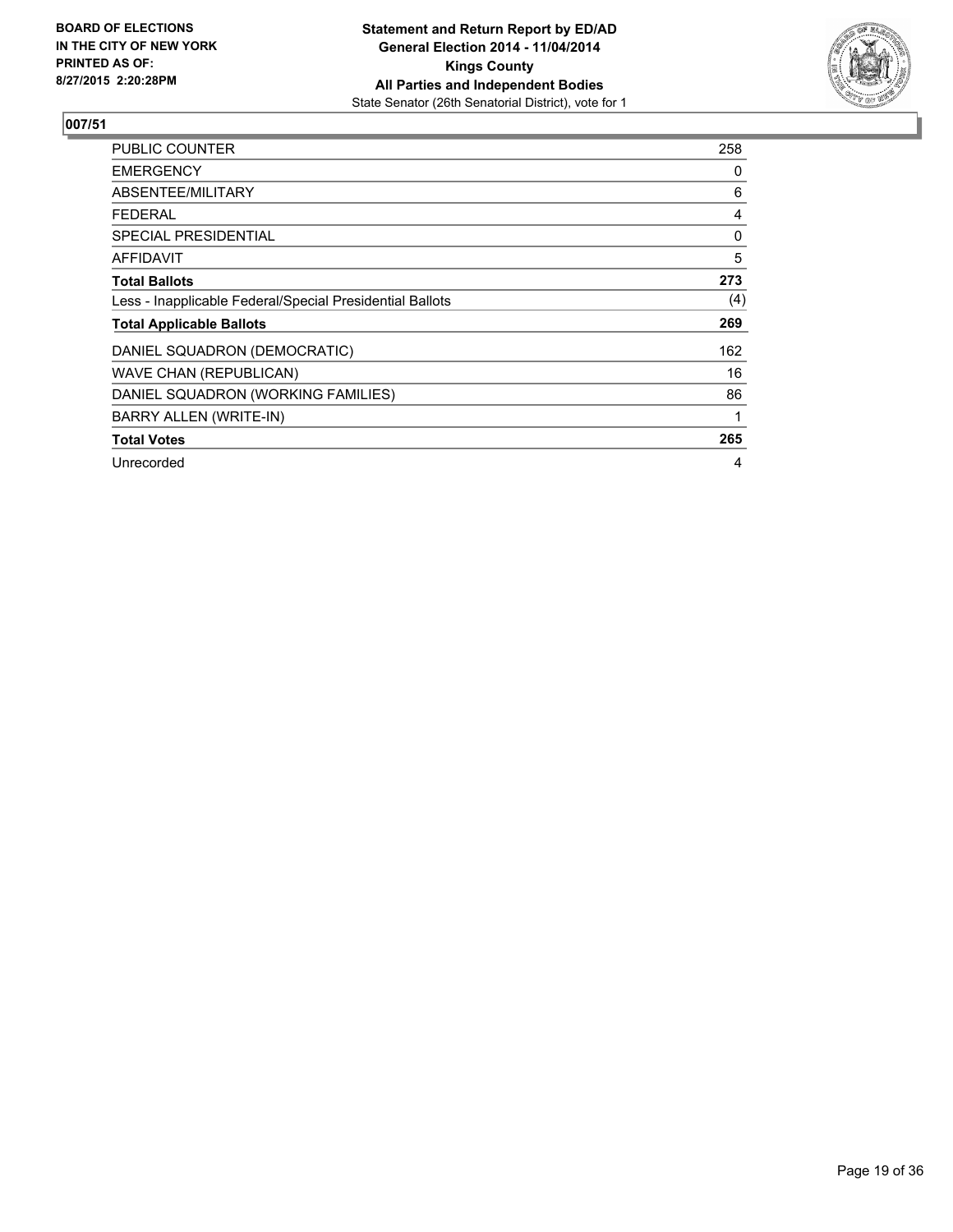

| <b>PUBLIC COUNTER</b>                                    | 133 |
|----------------------------------------------------------|-----|
| <b>EMERGENCY</b>                                         | 0   |
| ABSENTEE/MILITARY                                        | 3   |
| <b>FEDERAL</b>                                           | 1   |
| <b>SPECIAL PRESIDENTIAL</b>                              | 0   |
| <b>AFFIDAVIT</b>                                         | 2   |
| <b>Total Ballots</b>                                     | 139 |
| Less - Inapplicable Federal/Special Presidential Ballots | (1) |
| <b>Total Applicable Ballots</b>                          | 138 |
| DANIEL SQUADRON (DEMOCRATIC)                             | 87  |
| <b>WAVE CHAN (REPUBLICAN)</b>                            | 11  |
| DANIEL SQUADRON (WORKING FAMILIES)                       | 36  |
| MELLISSA CRUTCHFIELD (WRITE-IN)                          | 1   |
| <b>Total Votes</b>                                       | 135 |
| Unrecorded                                               | 3   |

| <b>PUBLIC COUNTER</b>                                    | 112 |
|----------------------------------------------------------|-----|
| <b>EMERGENCY</b>                                         | 0   |
| ABSENTEE/MILITARY                                        | 0   |
| <b>FEDERAL</b>                                           | 1   |
| SPECIAL PRESIDENTIAL                                     | 0   |
| AFFIDAVIT                                                | 4   |
| <b>Total Ballots</b>                                     | 117 |
| Less - Inapplicable Federal/Special Presidential Ballots | (1) |
| <b>Total Applicable Ballots</b>                          | 116 |
| DANIEL SQUADRON (DEMOCRATIC)                             | 77  |
| <b>WAVE CHAN (REPUBLICAN)</b>                            | 11  |
| DANIEL SQUADRON (WORKING FAMILIES)                       | 24  |
| TIMOTHY ROBERTS (WRITE-IN)                               | 1   |
| <b>Total Votes</b>                                       | 113 |
| Unrecorded                                               | 3   |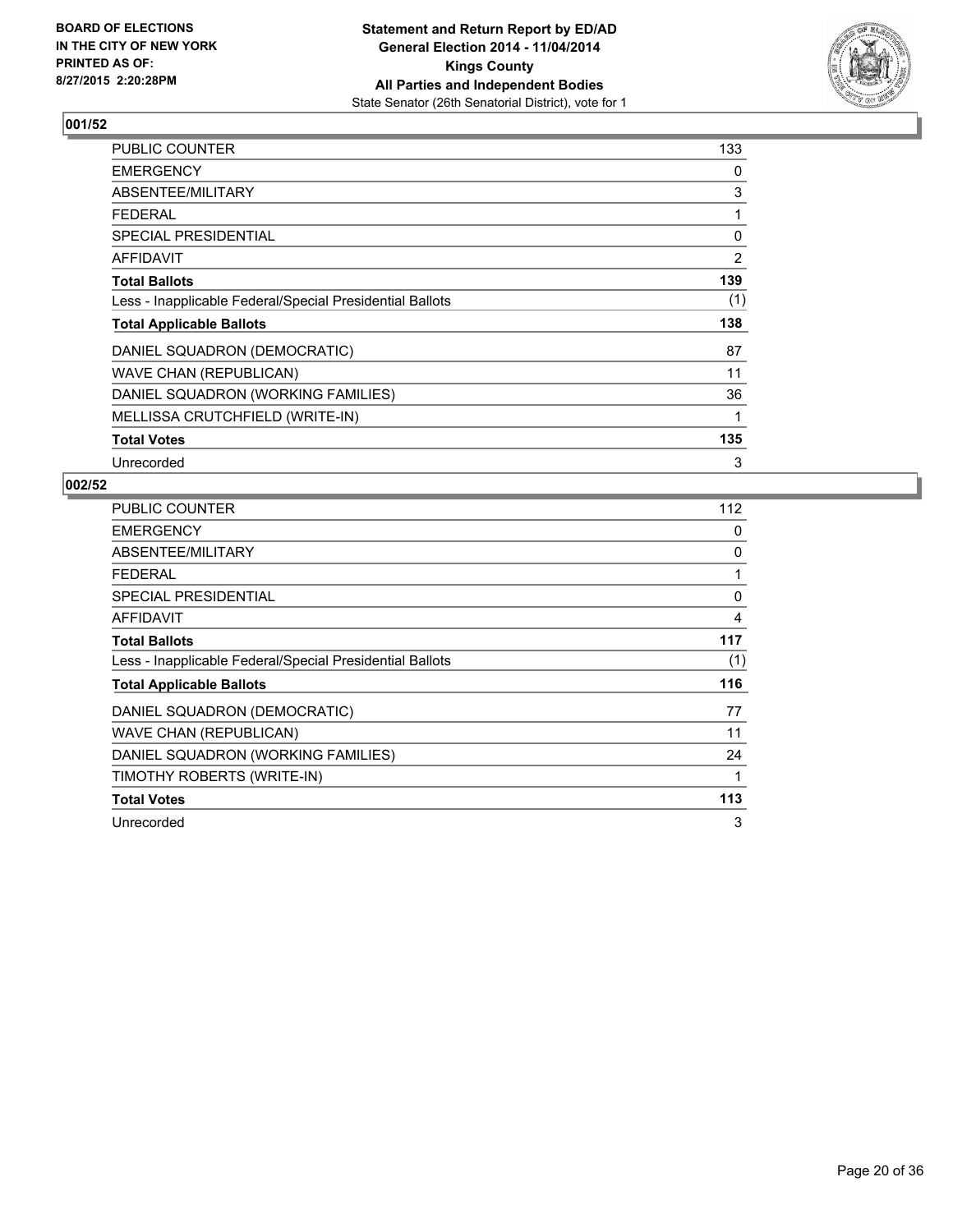

| PUBLIC COUNTER                                           | 135 |
|----------------------------------------------------------|-----|
| <b>EMERGENCY</b>                                         | 0   |
| ABSENTEE/MILITARY                                        | 2   |
| <b>FEDERAL</b>                                           | 1   |
| <b>SPECIAL PRESIDENTIAL</b>                              | 0   |
| <b>AFFIDAVIT</b>                                         | 5   |
| <b>Total Ballots</b>                                     | 143 |
| Less - Inapplicable Federal/Special Presidential Ballots | (1) |
| <b>Total Applicable Ballots</b>                          | 142 |
| DANIEL SQUADRON (DEMOCRATIC)                             | 98  |
| <b>WAVE CHAN (REPUBLICAN)</b>                            | 17  |
| DANIEL SQUADRON (WORKING FAMILIES)                       | 23  |
| <b>Total Votes</b>                                       | 138 |
| Unrecorded                                               | 4   |

# **005/52**

| PUBLIC COUNTER                                           | 136 |
|----------------------------------------------------------|-----|
| <b>EMERGENCY</b>                                         | 0   |
| ABSENTEE/MILITARY                                        | 0   |
| <b>FEDERAL</b>                                           |     |
| SPECIAL PRESIDENTIAL                                     | 0   |
| AFFIDAVIT                                                | 2   |
| <b>Total Ballots</b>                                     | 139 |
| Less - Inapplicable Federal/Special Presidential Ballots | (1) |
| <b>Total Applicable Ballots</b>                          | 138 |
| DANIEL SQUADRON (DEMOCRATIC)                             | 103 |
| <b>WAVE CHAN (REPUBLICAN)</b>                            | 16  |
| DANIEL SQUADRON (WORKING FAMILIES)                       | 17  |
| <b>Total Votes</b>                                       | 136 |
| Unrecorded                                               | 2   |

| <b>PUBLIC COUNTER</b>                                    | 70  |
|----------------------------------------------------------|-----|
| <b>EMERGENCY</b>                                         | 0   |
| ABSENTEE/MILITARY                                        | 2   |
| <b>FEDERAL</b>                                           |     |
| <b>SPECIAL PRESIDENTIAL</b>                              | 0   |
| AFFIDAVIT                                                | 0   |
| <b>Total Ballots</b>                                     | 73  |
| Less - Inapplicable Federal/Special Presidential Ballots | (1) |
| <b>Total Applicable Ballots</b>                          | 72  |
| DANIEL SQUADRON (DEMOCRATIC)                             | 49  |
| <b>WAVE CHAN (REPUBLICAN)</b>                            | 4   |
| DANIEL SQUADRON (WORKING FAMILIES)                       | 17  |
| <b>Total Votes</b>                                       | 70  |
| Unrecorded                                               | 2   |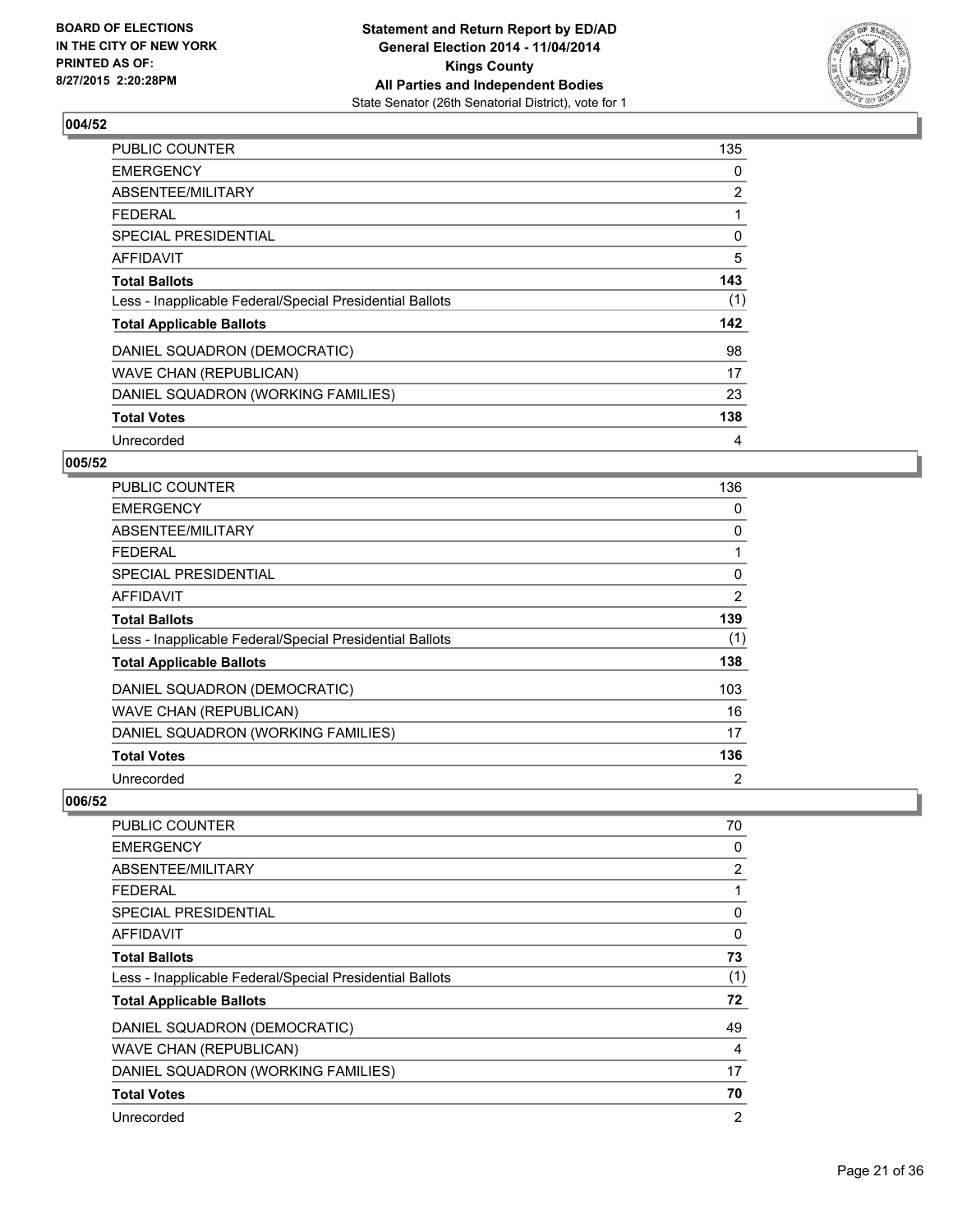

| PUBLIC COUNTER                                           | 386 |
|----------------------------------------------------------|-----|
| <b>EMERGENCY</b>                                         | 0   |
| ABSENTEE/MILITARY                                        | 7   |
| <b>FEDERAL</b>                                           | 4   |
| SPECIAL PRESIDENTIAL                                     | 0   |
| <b>AFFIDAVIT</b>                                         | 3   |
| <b>Total Ballots</b>                                     | 400 |
| Less - Inapplicable Federal/Special Presidential Ballots | (4) |
| <b>Total Applicable Ballots</b>                          | 396 |
| DANIEL SQUADRON (DEMOCRATIC)                             | 252 |
| WAVE CHAN (REPUBLICAN)                                   | 43  |
| DANIEL SQUADRON (WORKING FAMILIES)                       | 87  |
| MICHAEL MEIMER (WRITE-IN)                                | 1   |
| <b>Total Votes</b>                                       | 383 |
| Unrecorded                                               | 13  |

# **008/52**

| <b>PUBLIC COUNTER</b>                                    | 406 |
|----------------------------------------------------------|-----|
| <b>EMERGENCY</b>                                         | 0   |
| ABSENTEE/MILITARY                                        | 15  |
| <b>FEDERAL</b>                                           |     |
| <b>SPECIAL PRESIDENTIAL</b>                              | 0   |
| AFFIDAVIT                                                | 3   |
| <b>Total Ballots</b>                                     | 425 |
| Less - Inapplicable Federal/Special Presidential Ballots | (1) |
| <b>Total Applicable Ballots</b>                          | 424 |
| DANIEL SQUADRON (DEMOCRATIC)                             | 286 |
| <b>WAVE CHAN (REPUBLICAN)</b>                            | 47  |
| DANIEL SQUADRON (WORKING FAMILIES)                       | 75  |
| <b>Total Votes</b>                                       | 408 |
| Unrecorded                                               | 16  |

| <b>PUBLIC COUNTER</b>                                    | 308            |
|----------------------------------------------------------|----------------|
| <b>EMERGENCY</b>                                         | 0              |
| ABSENTEE/MILITARY                                        | 6              |
| FEDERAL                                                  | 5              |
| SPECIAL PRESIDENTIAL                                     | 0              |
| AFFIDAVIT                                                | $\overline{2}$ |
| <b>Total Ballots</b>                                     | 321            |
| Less - Inapplicable Federal/Special Presidential Ballots | (5)            |
| <b>Total Applicable Ballots</b>                          | 316            |
| DANIEL SQUADRON (DEMOCRATIC)                             | 181            |
| <b>WAVE CHAN (REPUBLICAN)</b>                            | 37             |
| DANIEL SQUADRON (WORKING FAMILIES)                       | 85             |
| <b>Total Votes</b>                                       | 303            |
| Unrecorded                                               | 13             |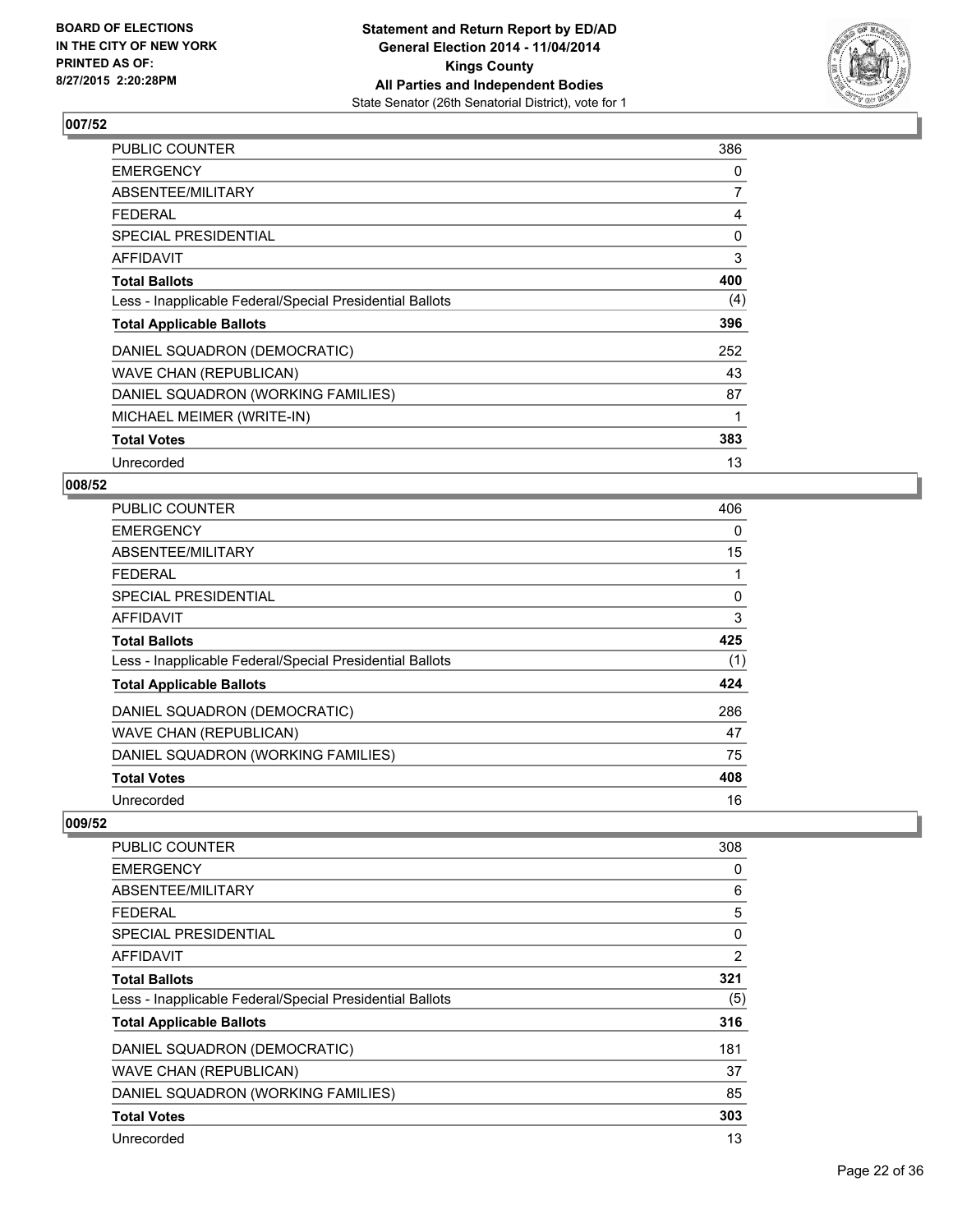

| <b>PUBLIC COUNTER</b>                                    | 423 |
|----------------------------------------------------------|-----|
| <b>EMERGENCY</b>                                         | 0   |
| ABSENTEE/MILITARY                                        | 11  |
| <b>FEDERAL</b>                                           | 6   |
| <b>SPECIAL PRESIDENTIAL</b>                              | 0   |
| <b>AFFIDAVIT</b>                                         | 2   |
| <b>Total Ballots</b>                                     | 442 |
| Less - Inapplicable Federal/Special Presidential Ballots | (6) |
| <b>Total Applicable Ballots</b>                          | 436 |
| DANIEL SQUADRON (DEMOCRATIC)                             | 304 |
| <b>WAVE CHAN (REPUBLICAN)</b>                            | 43  |
| DANIEL SQUADRON (WORKING FAMILIES)                       | 76  |
| CAMERON WEBER (WRITE-IN)                                 | 1   |
| <b>Total Votes</b>                                       | 424 |
| Unrecorded                                               | 12  |

| <b>PUBLIC COUNTER</b>                                    | 309 |
|----------------------------------------------------------|-----|
| <b>EMERGENCY</b>                                         | 0   |
| ABSENTEE/MILITARY                                        | 12  |
| <b>FEDERAL</b>                                           | 3   |
| SPECIAL PRESIDENTIAL                                     | 0   |
| <b>AFFIDAVIT</b>                                         | 7   |
| <b>Total Ballots</b>                                     | 331 |
| Less - Inapplicable Federal/Special Presidential Ballots | (3) |
| <b>Total Applicable Ballots</b>                          | 328 |
| DANIEL SQUADRON (DEMOCRATIC)                             | 227 |
| <b>WAVE CHAN (REPUBLICAN)</b>                            | 38  |
| DANIEL SQUADRON (WORKING FAMILIES)                       | 42  |
| MARTIN J. CONNOR (WRITE-IN)                              | 4   |
| <b>Total Votes</b>                                       | 311 |
| Unrecorded                                               | 17  |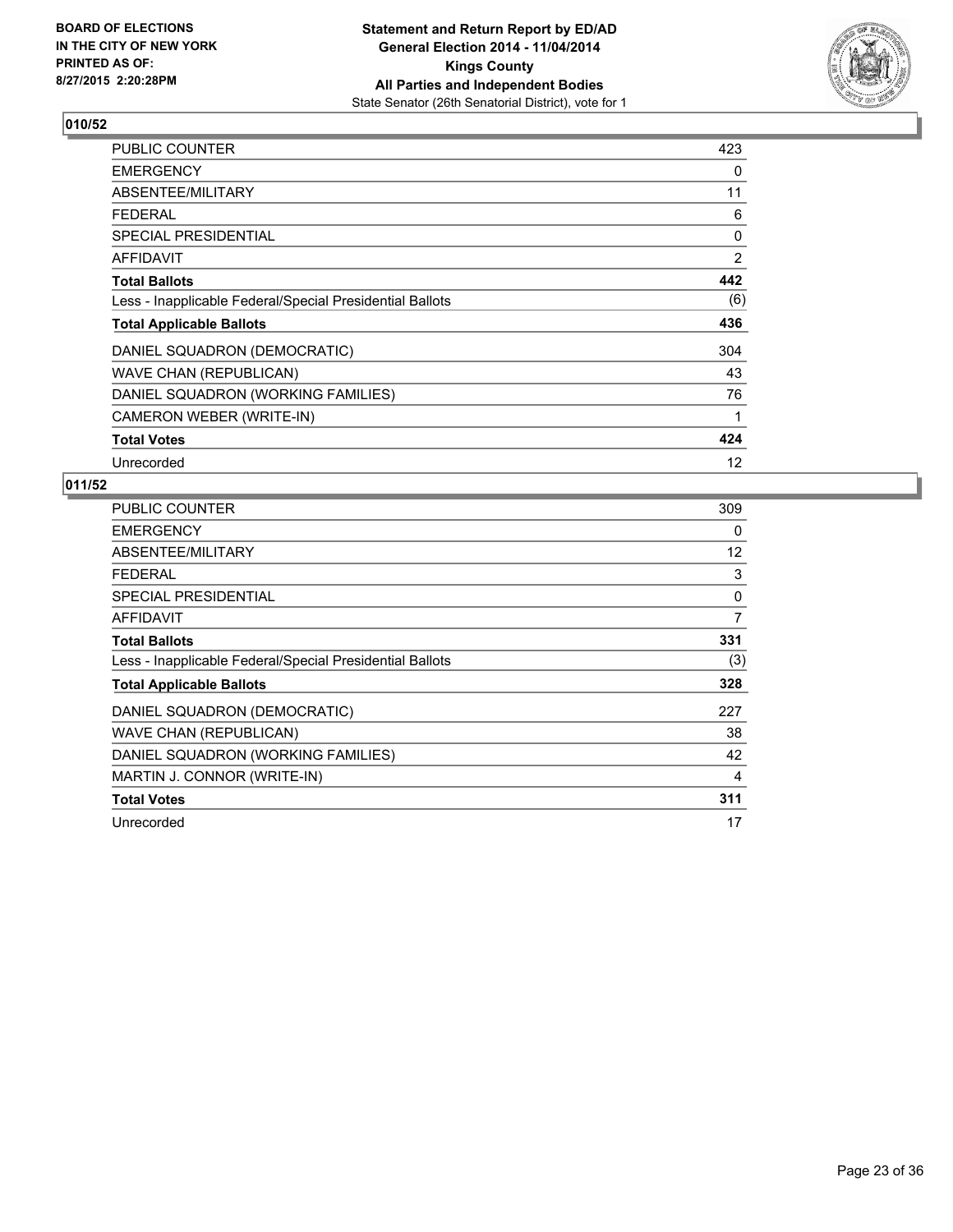

| PUBLIC COUNTER                                           | 303 |
|----------------------------------------------------------|-----|
| <b>EMERGENCY</b>                                         | 0   |
| ABSENTEE/MILITARY                                        | 10  |
| <b>FEDERAL</b>                                           | 8   |
| <b>SPECIAL PRESIDENTIAL</b>                              | 0   |
| <b>AFFIDAVIT</b>                                         | 3   |
| <b>Total Ballots</b>                                     | 324 |
| Less - Inapplicable Federal/Special Presidential Ballots | (8) |
| <b>Total Applicable Ballots</b>                          | 316 |
| DANIEL SQUADRON (DEMOCRATIC)                             | 181 |
| <b>WAVE CHAN (REPUBLICAN)</b>                            | 58  |
| DANIEL SQUADRON (WORKING FAMILIES)                       | 62  |
| <b>Total Votes</b>                                       | 301 |
| Unrecorded                                               | 15  |

#### **013/52**

| <b>PUBLIC COUNTER</b>                                    | 313            |
|----------------------------------------------------------|----------------|
| <b>EMERGENCY</b>                                         | 0              |
| ABSENTEE/MILITARY                                        | 10             |
| <b>FEDERAL</b>                                           | 16             |
| SPECIAL PRESIDENTIAL                                     | 0              |
| AFFIDAVIT                                                | $\overline{2}$ |
| <b>Total Ballots</b>                                     | 341            |
| Less - Inapplicable Federal/Special Presidential Ballots | (16)           |
| <b>Total Applicable Ballots</b>                          | 325            |
| DANIEL SQUADRON (DEMOCRATIC)                             | 233            |
| <b>WAVE CHAN (REPUBLICAN)</b>                            | 32             |
| DANIEL SQUADRON (WORKING FAMILIES)                       | 51             |
| <b>Total Votes</b>                                       | 316            |
| Unrecorded                                               | 9              |

| PUBLIC COUNTER                                           | 325 |
|----------------------------------------------------------|-----|
| <b>EMERGENCY</b>                                         | 0   |
| ABSENTEE/MILITARY                                        | 11  |
| <b>FEDERAL</b>                                           | 8   |
| SPECIAL PRESIDENTIAL                                     | 0   |
| AFFIDAVIT                                                | 9   |
| <b>Total Ballots</b>                                     | 353 |
| Less - Inapplicable Federal/Special Presidential Ballots | (8) |
| <b>Total Applicable Ballots</b>                          | 345 |
| DANIEL SQUADRON (DEMOCRATIC)                             | 230 |
| <b>WAVE CHAN (REPUBLICAN)</b>                            | 32  |
| DANIEL SQUADRON (WORKING FAMILIES)                       | 66  |
| UNATTRIBUTABLE WRITE-IN (WRITE-IN)                       | 1   |
| <b>Total Votes</b>                                       | 329 |
| Unrecorded                                               | 16  |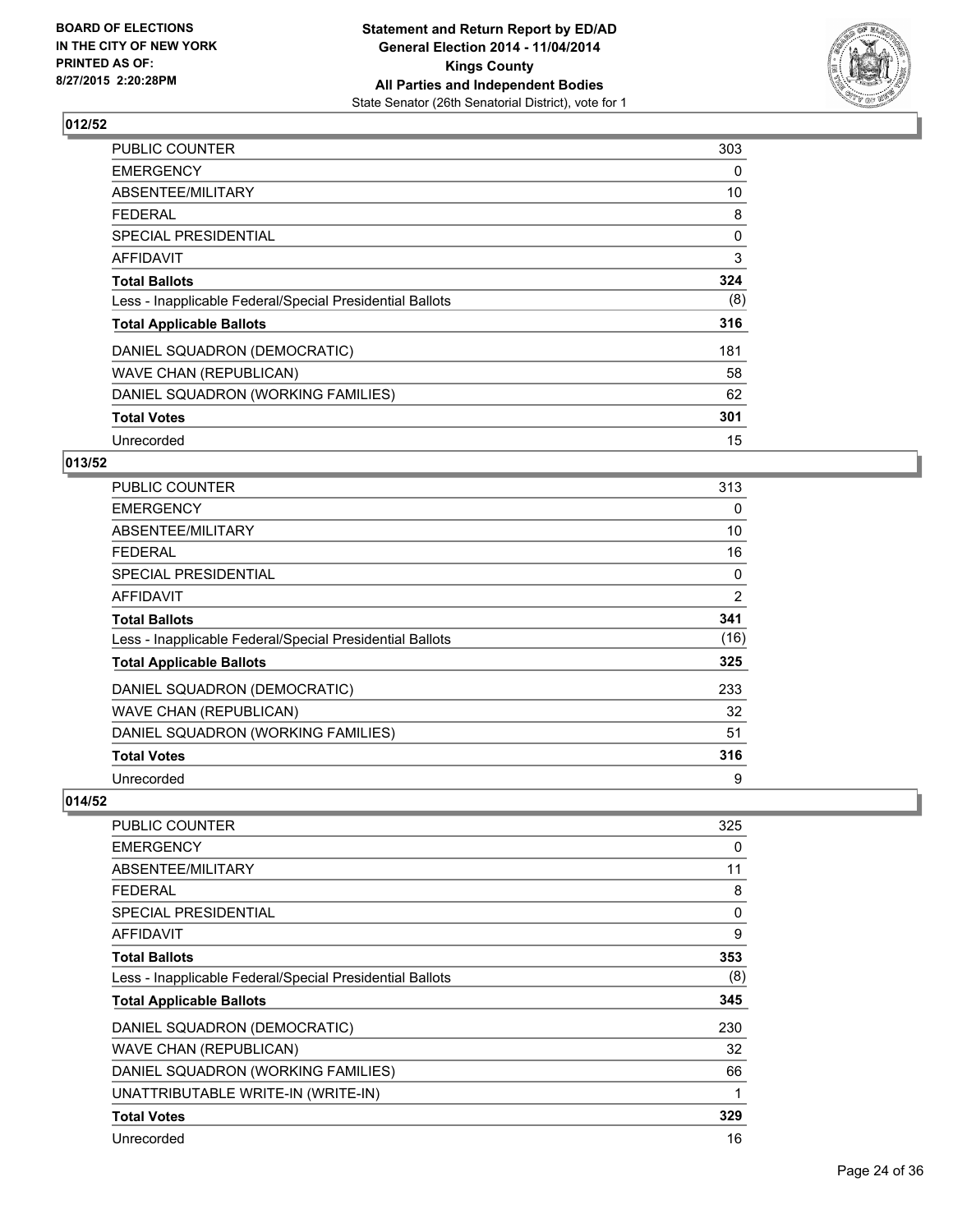

| <b>PUBLIC COUNTER</b>                                    | 371  |
|----------------------------------------------------------|------|
| <b>EMERGENCY</b>                                         | 0    |
| ABSENTEE/MILITARY                                        | 6    |
| <b>FEDERAL</b>                                           | 10   |
| <b>SPECIAL PRESIDENTIAL</b>                              | 0    |
| <b>AFFIDAVIT</b>                                         | 5    |
| <b>Total Ballots</b>                                     | 392  |
| Less - Inapplicable Federal/Special Presidential Ballots | (10) |
| <b>Total Applicable Ballots</b>                          | 382  |
| DANIEL SQUADRON (DEMOCRATIC)                             | 246  |
| WAVE CHAN (REPUBLICAN)                                   | 39   |
| DANIEL SQUADRON (WORKING FAMILIES)                       | 81   |
| ANDREW REYNOLDS (WRITE-IN)                               | 1    |
| MARTIN J. CONNOR (WRITE-IN)                              | 1    |
| <b>Total Votes</b>                                       | 368  |
| Unrecorded                                               | 14   |

| <b>PUBLIC COUNTER</b>                                    | 400 |
|----------------------------------------------------------|-----|
| <b>EMERGENCY</b>                                         | 0   |
| ABSENTEE/MILITARY                                        | 8   |
| <b>FEDERAL</b>                                           | 7   |
| SPECIAL PRESIDENTIAL                                     | 0   |
| <b>AFFIDAVIT</b>                                         | 3   |
| <b>Total Ballots</b>                                     | 418 |
| Less - Inapplicable Federal/Special Presidential Ballots | (7) |
| <b>Total Applicable Ballots</b>                          | 411 |
| DANIEL SQUADRON (DEMOCRATIC)                             | 263 |
| <b>WAVE CHAN (REPUBLICAN)</b>                            | 52  |
| DANIEL SQUADRON (WORKING FAMILIES)                       | 73  |
| <b>Total Votes</b>                                       | 388 |
| Unrecorded                                               | 23  |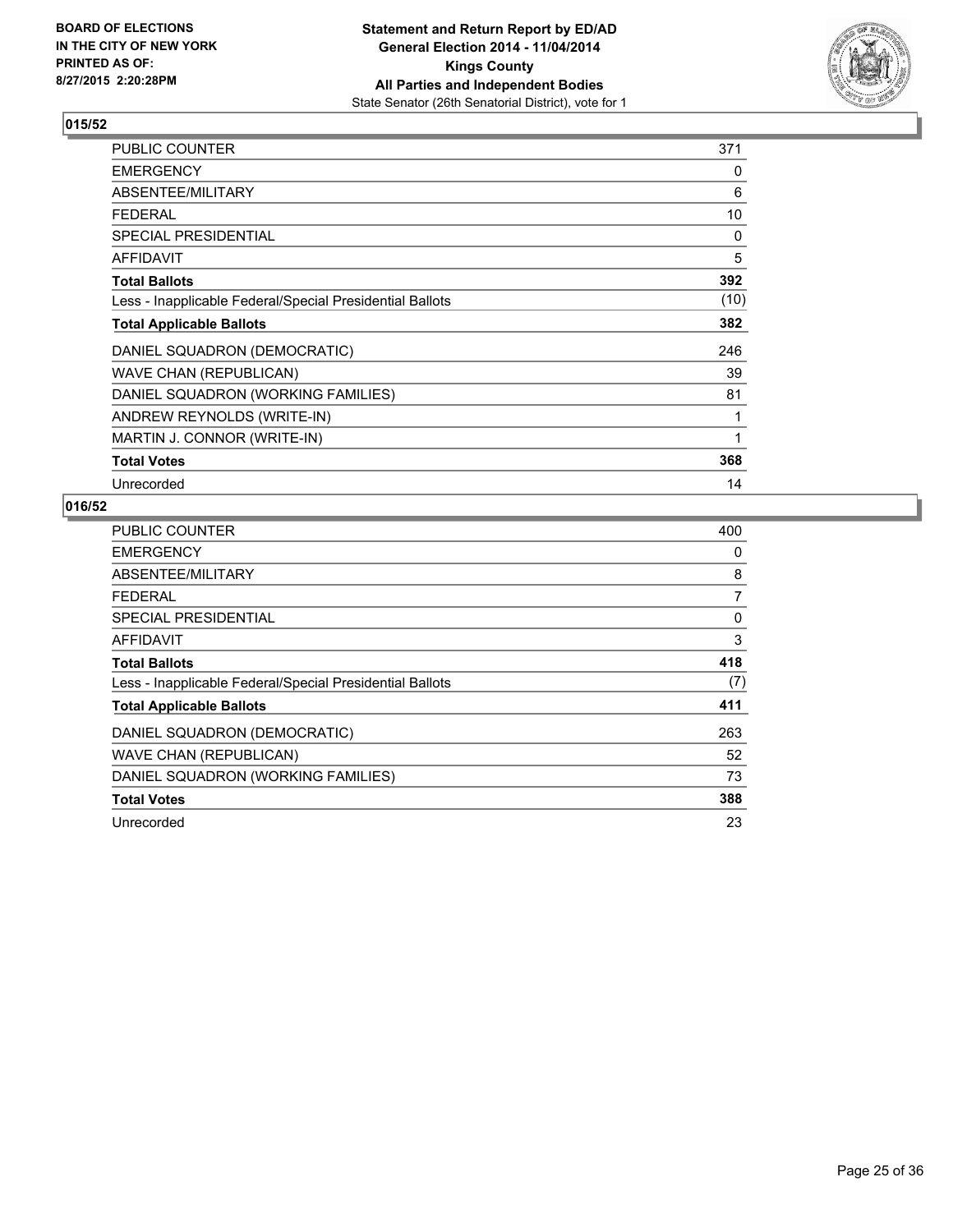

| PUBLIC COUNTER                                           | 332 |
|----------------------------------------------------------|-----|
| <b>EMERGENCY</b>                                         | 0   |
| ABSENTEE/MILITARY                                        | 8   |
| <b>FEDERAL</b>                                           |     |
| <b>SPECIAL PRESIDENTIAL</b>                              | 0   |
| <b>AFFIDAVIT</b>                                         | 8   |
| <b>Total Ballots</b>                                     | 349 |
| Less - Inapplicable Federal/Special Presidential Ballots | (1) |
| <b>Total Applicable Ballots</b>                          | 348 |
| DANIEL SQUADRON (DEMOCRATIC)                             | 242 |
| <b>WAVE CHAN (REPUBLICAN)</b>                            | 43  |
| DANIEL SQUADRON (WORKING FAMILIES)                       | 50  |
| <b>Total Votes</b>                                       | 335 |
| Unrecorded                                               | 13  |

# **018/52**

| PUBLIC COUNTER                                           | 316 |
|----------------------------------------------------------|-----|
| <b>EMERGENCY</b>                                         | 0   |
| ABSENTEE/MILITARY                                        | 9   |
| <b>FEDERAL</b>                                           | 7   |
| SPECIAL PRESIDENTIAL                                     | 0   |
| AFFIDAVIT                                                | 3   |
| <b>Total Ballots</b>                                     | 335 |
| Less - Inapplicable Federal/Special Presidential Ballots | (7) |
| <b>Total Applicable Ballots</b>                          | 328 |
| DANIEL SQUADRON (DEMOCRATIC)                             | 191 |
| <b>WAVE CHAN (REPUBLICAN)</b>                            | 42  |
| DANIEL SQUADRON (WORKING FAMILIES)                       | 82  |
| <b>Total Votes</b>                                       | 315 |
| Unrecorded                                               | 13  |

| PUBLIC COUNTER                                           | 282  |
|----------------------------------------------------------|------|
| <b>EMERGENCY</b>                                         | 0    |
| ABSENTEE/MILITARY                                        | 9    |
| <b>FEDERAL</b>                                           | 10   |
| SPECIAL PRESIDENTIAL                                     | 0    |
| AFFIDAVIT                                                | 5    |
| <b>Total Ballots</b>                                     | 306  |
| Less - Inapplicable Federal/Special Presidential Ballots | (10) |
| <b>Total Applicable Ballots</b>                          | 296  |
| DANIEL SQUADRON (DEMOCRATIC)                             | 194  |
| <b>WAVE CHAN (REPUBLICAN)</b>                            | 26   |
| DANIEL SQUADRON (WORKING FAMILIES)                       | 62   |
| UNATTRIBUTABLE WRITE-IN (WRITE-IN)                       | 1    |
| <b>Total Votes</b>                                       | 283  |
| Unrecorded                                               | 13   |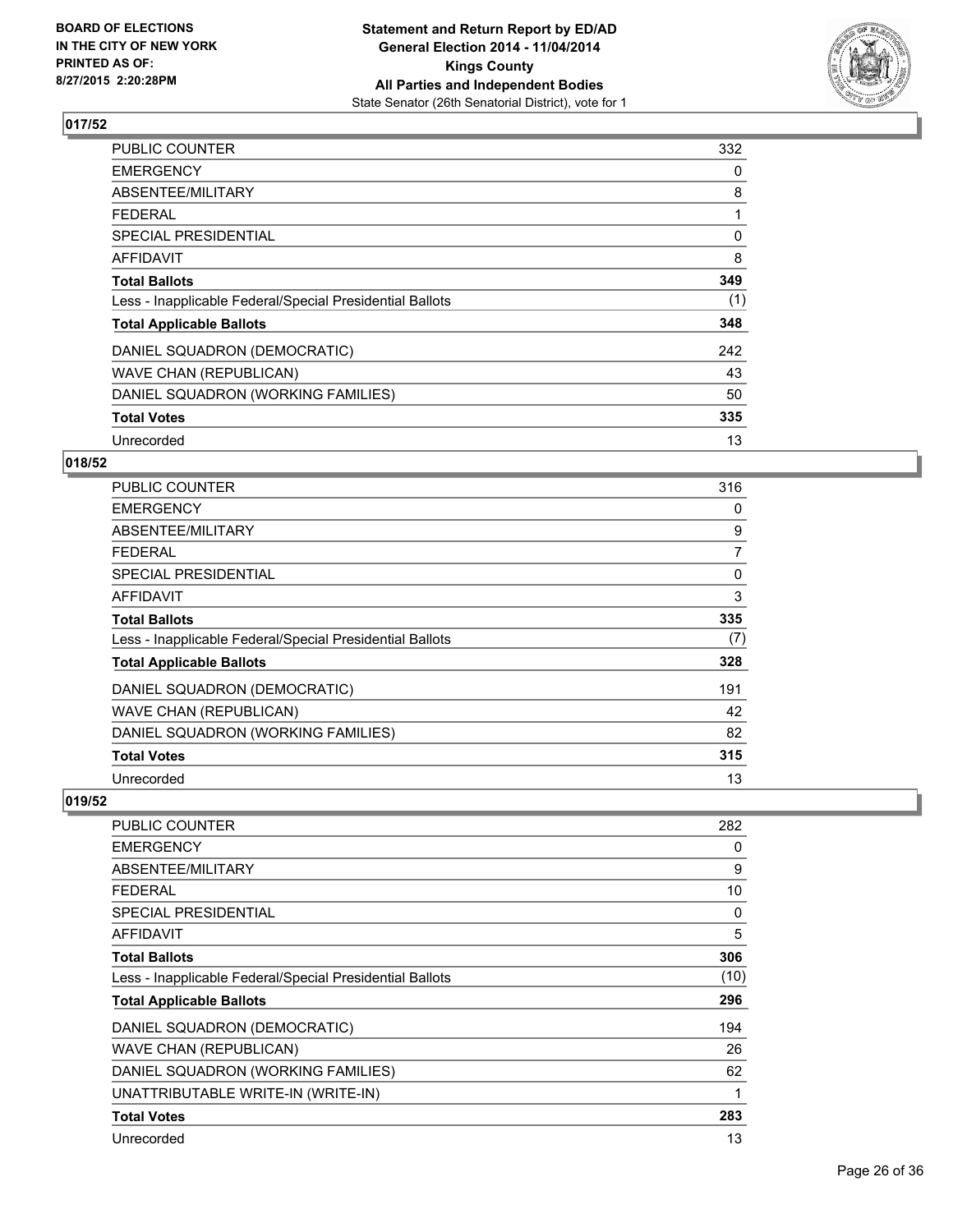

| PUBLIC COUNTER                                           | 289 |
|----------------------------------------------------------|-----|
| <b>EMERGENCY</b>                                         | 0   |
| ABSENTEE/MILITARY                                        | 6   |
| <b>FEDERAL</b>                                           | 6   |
| <b>SPECIAL PRESIDENTIAL</b>                              | 0   |
| <b>AFFIDAVIT</b>                                         | 3   |
| <b>Total Ballots</b>                                     | 304 |
| Less - Inapplicable Federal/Special Presidential Ballots | (6) |
| <b>Total Applicable Ballots</b>                          | 298 |
| DANIEL SQUADRON (DEMOCRATIC)                             | 178 |
| <b>WAVE CHAN (REPUBLICAN)</b>                            | 47  |
| DANIEL SQUADRON (WORKING FAMILIES)                       | 61  |
| <b>Total Votes</b>                                       | 286 |
| Unrecorded                                               | 12  |

# **034/52**

| <b>PUBLIC COUNTER</b>                                    | 259      |
|----------------------------------------------------------|----------|
| <b>EMERGENCY</b>                                         | 0        |
| ABSENTEE/MILITARY                                        | 4        |
| <b>FEDERAL</b>                                           | 3        |
| <b>SPECIAL PRESIDENTIAL</b>                              | $\Omega$ |
| <b>AFFIDAVIT</b>                                         | 2        |
| <b>Total Ballots</b>                                     | 268      |
| Less - Inapplicable Federal/Special Presidential Ballots | (3)      |
| <b>Total Applicable Ballots</b>                          | 265      |
| DANIEL SQUADRON (DEMOCRATIC)                             | 168      |
| <b>WAVE CHAN (REPUBLICAN)</b>                            | 18       |
| DANIEL SQUADRON (WORKING FAMILIES)                       | 68       |
| STEVEN LANDIS (WRITE-IN)                                 | 1        |
| <b>Total Votes</b>                                       | 255      |
| Unrecorded                                               | 10       |

| <b>PUBLIC COUNTER</b>                                    | 313 |
|----------------------------------------------------------|-----|
| <b>EMERGENCY</b>                                         | 0   |
| ABSENTEE/MILITARY                                        | 5   |
| FEDERAL                                                  | 3   |
| SPECIAL PRESIDENTIAL                                     | 0   |
| AFFIDAVIT                                                | 0   |
| <b>Total Ballots</b>                                     | 321 |
| Less - Inapplicable Federal/Special Presidential Ballots | (3) |
| <b>Total Applicable Ballots</b>                          | 318 |
| DANIEL SQUADRON (DEMOCRATIC)                             | 181 |
| <b>WAVE CHAN (REPUBLICAN)</b>                            | 26  |
| DANIEL SQUADRON (WORKING FAMILIES)                       | 98  |
| <b>Total Votes</b>                                       | 305 |
| Unrecorded                                               | 13  |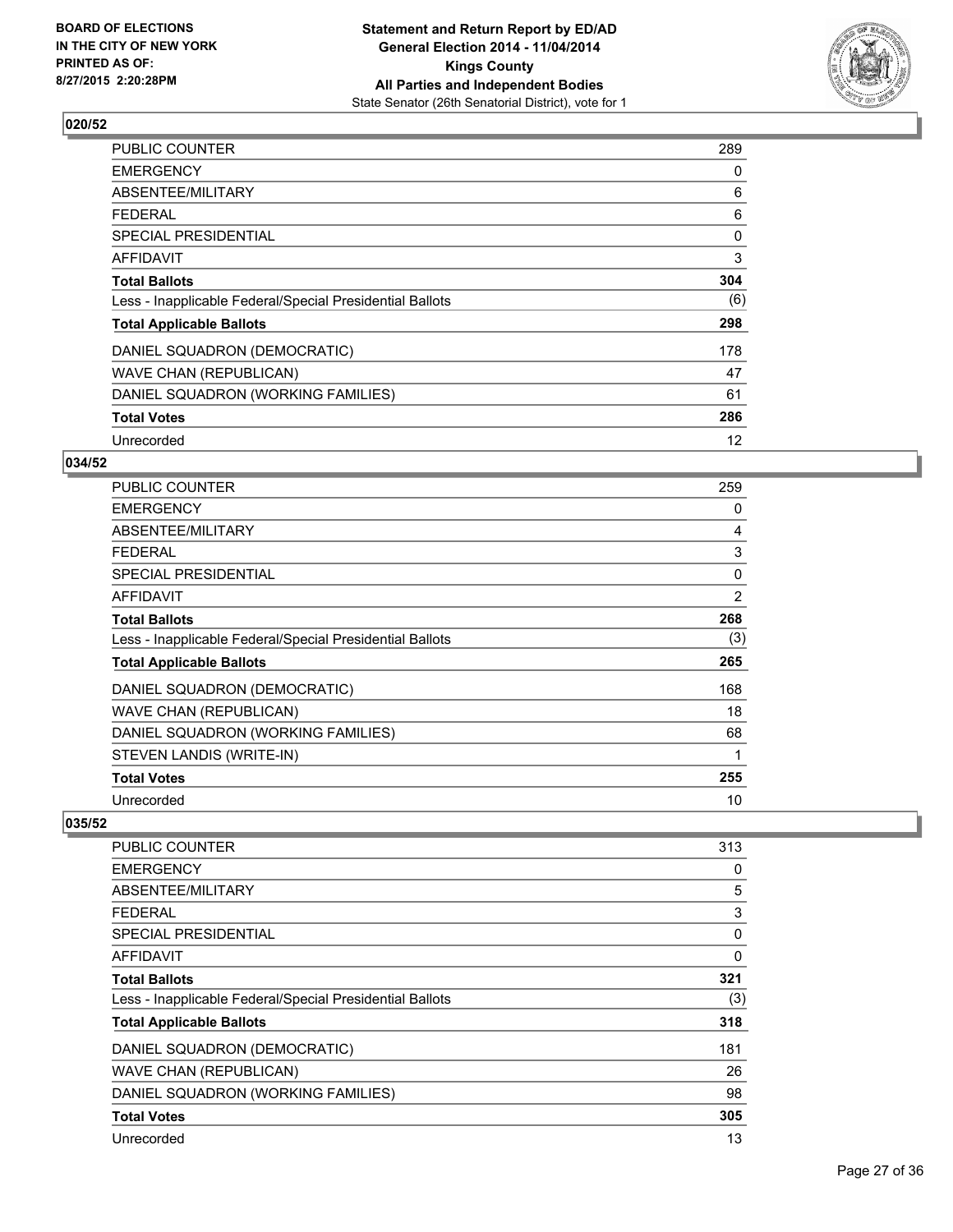

| <b>PUBLIC COUNTER</b>                                    | 323 |
|----------------------------------------------------------|-----|
| <b>EMERGENCY</b>                                         | 0   |
| ABSENTEE/MILITARY                                        | 45  |
| <b>FEDERAL</b>                                           | 1   |
| <b>SPECIAL PRESIDENTIAL</b>                              | 0   |
| <b>AFFIDAVIT</b>                                         | 6   |
| <b>Total Ballots</b>                                     | 375 |
| Less - Inapplicable Federal/Special Presidential Ballots | (1) |
| <b>Total Applicable Ballots</b>                          | 374 |
| DANIEL SQUADRON (DEMOCRATIC)                             | 251 |
| <b>WAVE CHAN (REPUBLICAN)</b>                            | 36  |
| DANIEL SQUADRON (WORKING FAMILIES)                       | 76  |
| UNATTRIBUTABLE WRITE-IN (WRITE-IN)                       | 1   |
| <b>Total Votes</b>                                       | 364 |
| Unrecorded                                               | 10  |

| <b>PUBLIC COUNTER</b>                                    | 328 |
|----------------------------------------------------------|-----|
| <b>EMERGENCY</b>                                         | 0   |
| ABSENTEE/MILITARY                                        | 6   |
| <b>FEDERAL</b>                                           | 5   |
| SPECIAL PRESIDENTIAL                                     | 0   |
| <b>AFFIDAVIT</b>                                         | 8   |
| <b>Total Ballots</b>                                     | 347 |
| Less - Inapplicable Federal/Special Presidential Ballots | (5) |
| <b>Total Applicable Ballots</b>                          | 342 |
| DANIEL SQUADRON (DEMOCRATIC)                             | 222 |
| <b>WAVE CHAN (REPUBLICAN)</b>                            | 31  |
| DANIEL SQUADRON (WORKING FAMILIES)                       | 81  |
| JOE PORCELLI (WRITE-IN)                                  |     |
| <b>Total Votes</b>                                       | 335 |
| Unrecorded                                               | 7   |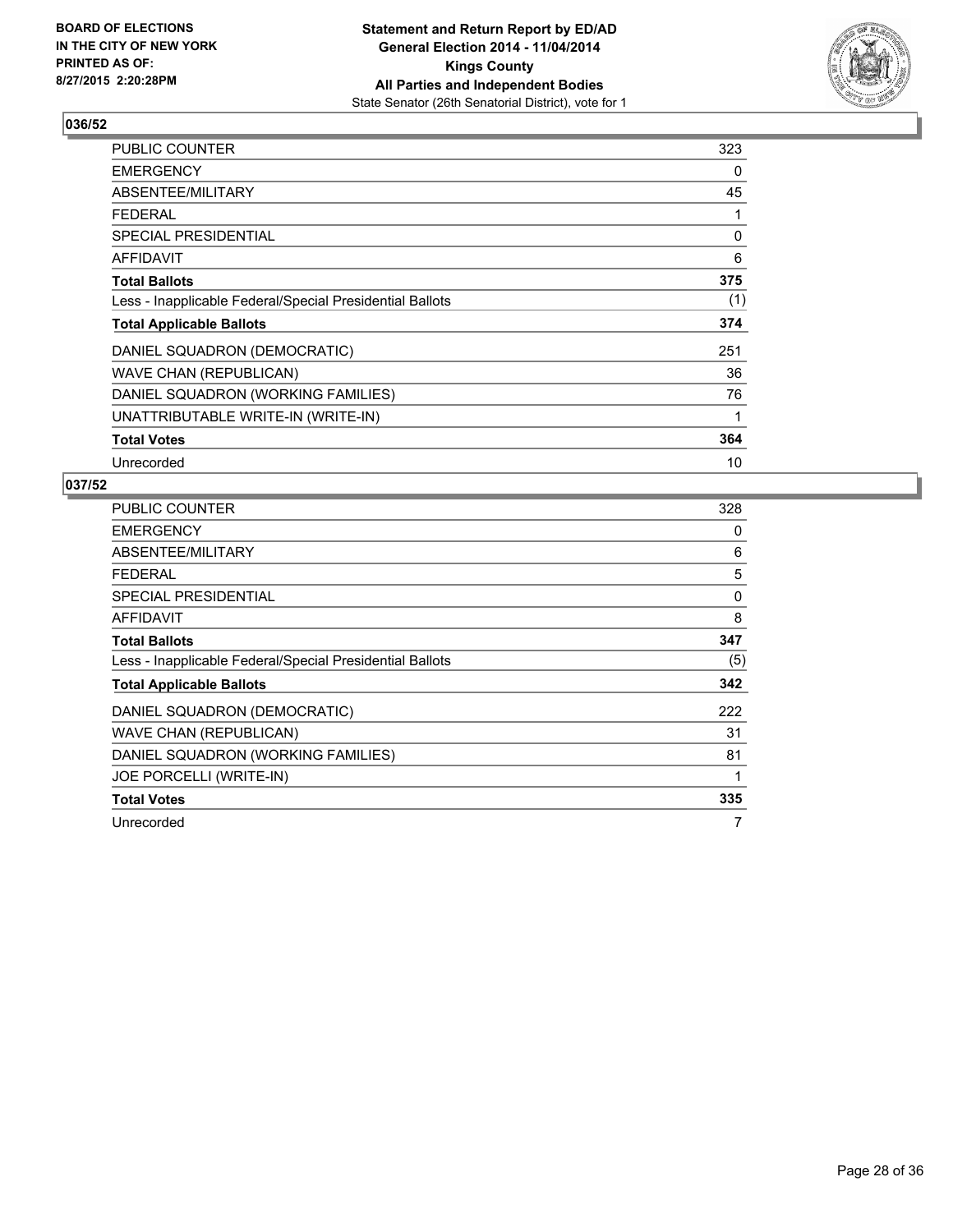

| <b>PUBLIC COUNTER</b>                                    | 360 |
|----------------------------------------------------------|-----|
| <b>EMERGENCY</b>                                         | 0   |
| ABSENTEE/MILITARY                                        | 10  |
| <b>FEDERAL</b>                                           | 3   |
| <b>SPECIAL PRESIDENTIAL</b>                              | 0   |
| <b>AFFIDAVIT</b>                                         | 1   |
| <b>Total Ballots</b>                                     | 374 |
| Less - Inapplicable Federal/Special Presidential Ballots | (3) |
| <b>Total Applicable Ballots</b>                          | 371 |
| DANIEL SQUADRON (DEMOCRATIC)                             | 234 |
| WAVE CHAN (REPUBLICAN)                                   | 32  |
| DANIEL SQUADRON (WORKING FAMILIES)                       | 90  |
| AMELIA EARHARDT (WRITE-IN)                               | 1   |
| <b>Total Votes</b>                                       | 357 |
| Unrecorded                                               | 14  |

| <b>PUBLIC COUNTER</b>                                    | 319 |
|----------------------------------------------------------|-----|
| <b>EMERGENCY</b>                                         | 0   |
| ABSENTEE/MILITARY                                        | 5   |
| FEDERAL                                                  | 6   |
| SPECIAL PRESIDENTIAL                                     | 0   |
| <b>AFFIDAVIT</b>                                         | 4   |
| <b>Total Ballots</b>                                     | 334 |
| Less - Inapplicable Federal/Special Presidential Ballots | (6) |
| <b>Total Applicable Ballots</b>                          | 328 |
| DANIEL SQUADRON (DEMOCRATIC)                             | 198 |
| <b>WAVE CHAN (REPUBLICAN)</b>                            | 29  |
| DANIEL SQUADRON (WORKING FAMILIES)                       | 90  |
| <b>Total Votes</b>                                       | 317 |
| Unrecorded                                               | 11  |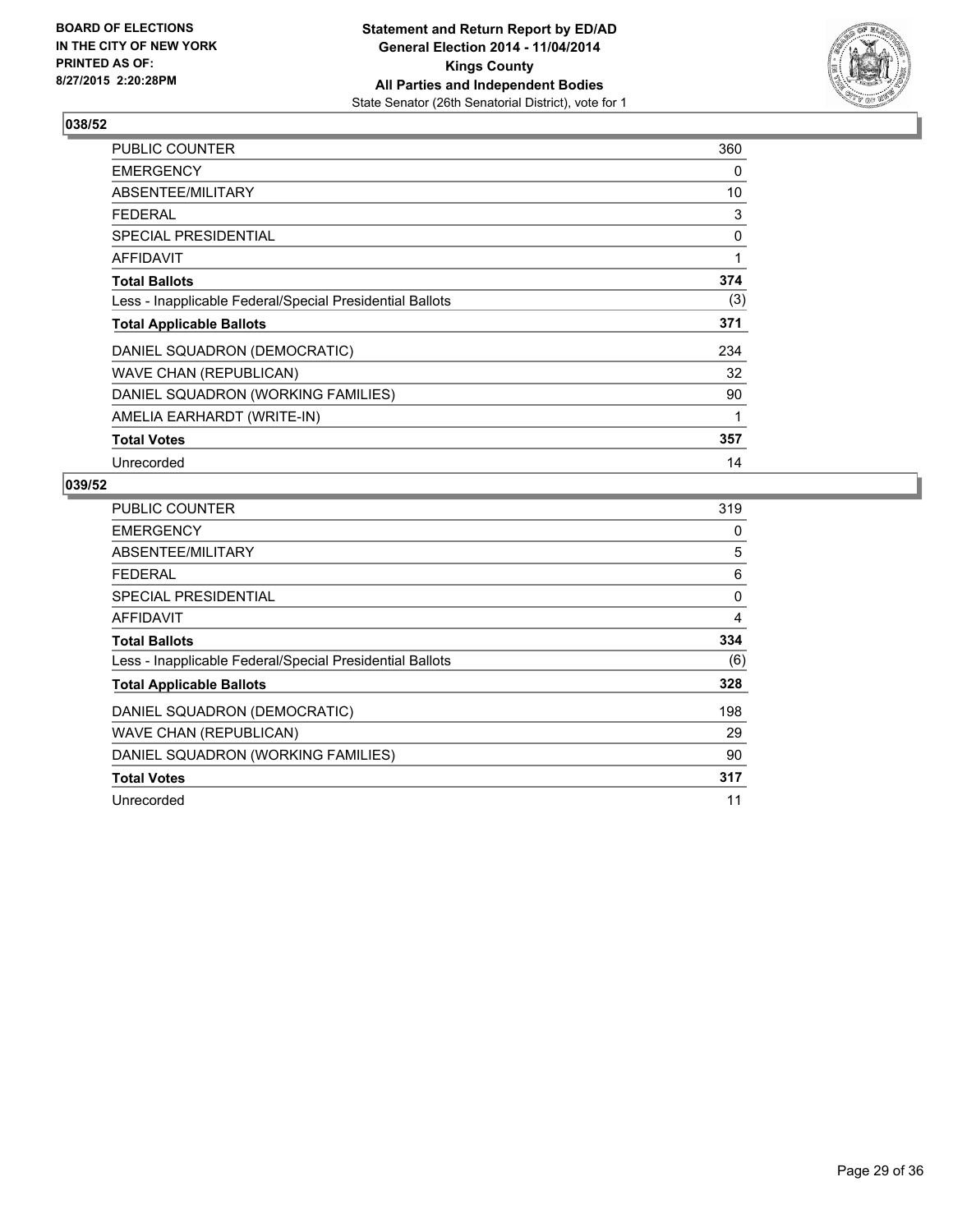

| <b>PUBLIC COUNTER</b>                                    | 365 |
|----------------------------------------------------------|-----|
| <b>EMERGENCY</b>                                         | 0   |
| ABSENTEE/MILITARY                                        | 3   |
| <b>FEDERAL</b>                                           | 8   |
| SPECIAL PRESIDENTIAL                                     | 0   |
| <b>AFFIDAVIT</b>                                         | 13  |
| <b>Total Ballots</b>                                     | 389 |
| Less - Inapplicable Federal/Special Presidential Ballots | (8) |
| <b>Total Applicable Ballots</b>                          | 381 |
| DANIEL SQUADRON (DEMOCRATIC)                             | 260 |
| <b>WAVE CHAN (REPUBLICAN)</b>                            | 19  |
| DANIEL SQUADRON (WORKING FAMILIES)                       | 86  |
| UNATTRIBUTABLE WRITE-IN (WRITE-IN)                       | 1   |
| <b>Total Votes</b>                                       | 366 |
| Unrecorded                                               | 15  |

## **041/52**

| <b>PUBLIC COUNTER</b>                                    | 125 |
|----------------------------------------------------------|-----|
| <b>EMERGENCY</b>                                         | 0   |
| ABSENTEE/MILITARY                                        | 3   |
| <b>FEDERAL</b>                                           |     |
| <b>SPECIAL PRESIDENTIAL</b>                              | 0   |
| AFFIDAVIT                                                | 2   |
| <b>Total Ballots</b>                                     | 131 |
| Less - Inapplicable Federal/Special Presidential Ballots | (1) |
| <b>Total Applicable Ballots</b>                          | 130 |
| DANIEL SQUADRON (DEMOCRATIC)                             | 72  |
| <b>WAVE CHAN (REPUBLICAN)</b>                            | 3   |
| DANIEL SQUADRON (WORKING FAMILIES)                       | 53  |
| <b>Total Votes</b>                                       | 128 |
| Unrecorded                                               | 2   |

| <b>PUBLIC COUNTER</b>                                    | 260 |
|----------------------------------------------------------|-----|
| <b>EMERGENCY</b>                                         | 0   |
| ABSENTEE/MILITARY                                        | 3   |
| <b>FEDERAL</b>                                           | 1   |
| SPECIAL PRESIDENTIAL                                     | 0   |
| AFFIDAVIT                                                | 1   |
| <b>Total Ballots</b>                                     | 265 |
| Less - Inapplicable Federal/Special Presidential Ballots | (1) |
| <b>Total Applicable Ballots</b>                          | 264 |
| DANIEL SQUADRON (DEMOCRATIC)                             | 154 |
| <b>WAVE CHAN (REPUBLICAN)</b>                            | 24  |
| DANIEL SQUADRON (WORKING FAMILIES)                       | 77  |
| <b>Total Votes</b>                                       | 255 |
| Unrecorded                                               | 9   |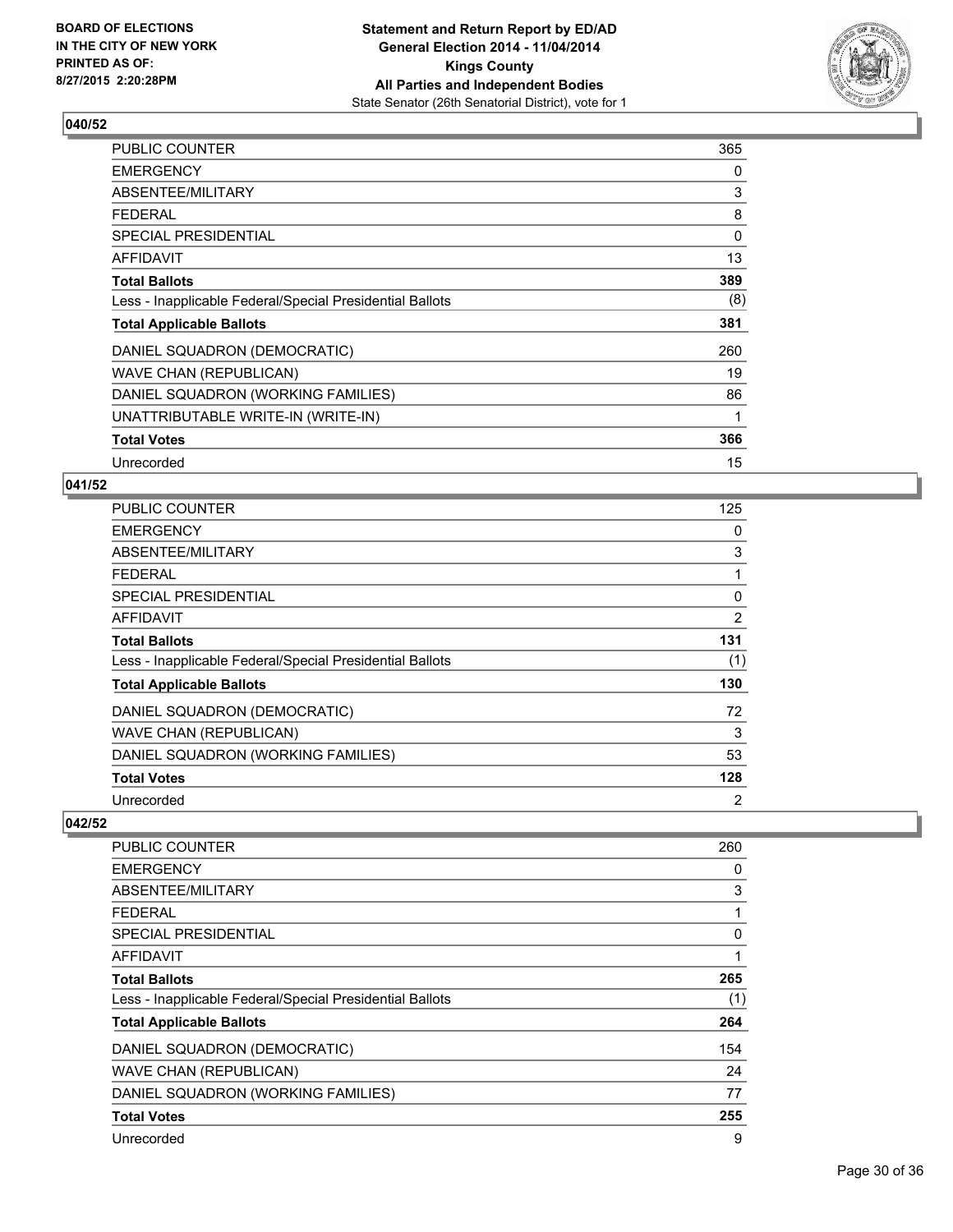

| <b>PUBLIC COUNTER</b>                                    | 281 |
|----------------------------------------------------------|-----|
| <b>EMERGENCY</b>                                         | 0   |
| ABSENTEE/MILITARY                                        | 5   |
| <b>FEDERAL</b>                                           | 7   |
| <b>SPECIAL PRESIDENTIAL</b>                              | 0   |
| AFFIDAVIT                                                | 5   |
| <b>Total Ballots</b>                                     | 298 |
| Less - Inapplicable Federal/Special Presidential Ballots | (7) |
| <b>Total Applicable Ballots</b>                          | 291 |
| DANIEL SQUADRON (DEMOCRATIC)                             | 189 |
| <b>WAVE CHAN (REPUBLICAN)</b>                            | 20  |
| DANIEL SQUADRON (WORKING FAMILIES)                       | 77  |
| <b>Total Votes</b>                                       | 286 |
| Unrecorded                                               | 5   |

# **044/52**

| <b>PUBLIC COUNTER</b>                                    | 354            |
|----------------------------------------------------------|----------------|
| <b>EMERGENCY</b>                                         | 0              |
| ABSENTEE/MILITARY                                        | 10             |
| <b>FEDERAL</b>                                           | $\overline{2}$ |
| <b>SPECIAL PRESIDENTIAL</b>                              | 0              |
| <b>AFFIDAVIT</b>                                         | 2              |
| <b>Total Ballots</b>                                     | 368            |
| Less - Inapplicable Federal/Special Presidential Ballots | (2)            |
| <b>Total Applicable Ballots</b>                          | 366            |
| DANIEL SQUADRON (DEMOCRATIC)                             | 211            |
| <b>WAVE CHAN (REPUBLICAN)</b>                            | 47             |
| DANIEL SQUADRON (WORKING FAMILIES)                       | 91             |
| <b>Total Votes</b>                                       | 349            |
| Unrecorded                                               | 17             |

| <b>PUBLIC COUNTER</b>                                    | 277 |
|----------------------------------------------------------|-----|
| <b>EMERGENCY</b>                                         | 0   |
| ABSENTEE/MILITARY                                        | 3   |
| FEDERAL                                                  | 8   |
| <b>SPECIAL PRESIDENTIAL</b>                              | 0   |
| AFFIDAVIT                                                | 2   |
| <b>Total Ballots</b>                                     | 290 |
| Less - Inapplicable Federal/Special Presidential Ballots | (8) |
| <b>Total Applicable Ballots</b>                          | 282 |
| DANIEL SQUADRON (DEMOCRATIC)                             | 156 |
| <b>WAVE CHAN (REPUBLICAN)</b>                            | 28  |
| DANIEL SQUADRON (WORKING FAMILIES)                       | 87  |
| <b>Total Votes</b>                                       | 271 |
| Unrecorded                                               | 11  |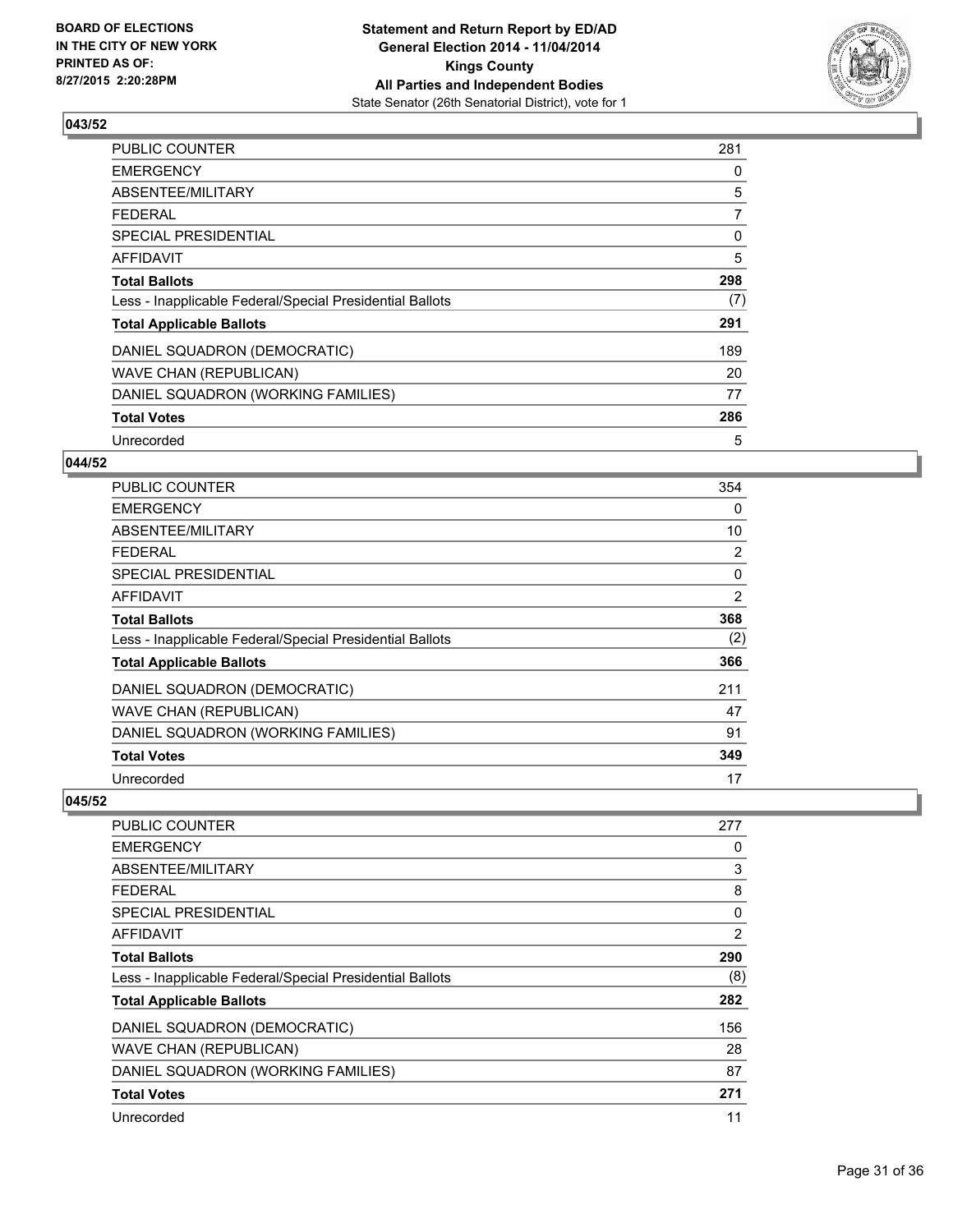

| <b>PUBLIC COUNTER</b>                                    | 321 |
|----------------------------------------------------------|-----|
| <b>EMERGENCY</b>                                         | 0   |
| ABSENTEE/MILITARY                                        | 5   |
| <b>FEDERAL</b>                                           | 3   |
| <b>SPECIAL PRESIDENTIAL</b>                              | 0   |
| AFFIDAVIT                                                | 6   |
| <b>Total Ballots</b>                                     | 335 |
| Less - Inapplicable Federal/Special Presidential Ballots | (3) |
| <b>Total Applicable Ballots</b>                          | 332 |
| DANIEL SQUADRON (DEMOCRATIC)                             | 213 |
| <b>WAVE CHAN (REPUBLICAN)</b>                            | 35  |
| DANIEL SQUADRON (WORKING FAMILIES)                       | 75  |
| <b>Total Votes</b>                                       | 323 |
| Unrecorded                                               | 9   |

# **047/52**

| <b>PUBLIC COUNTER</b>                                    | 205 |
|----------------------------------------------------------|-----|
| <b>EMERGENCY</b>                                         | 0   |
| ABSENTEE/MILITARY                                        | 3   |
| <b>FEDERAL</b>                                           |     |
| <b>SPECIAL PRESIDENTIAL</b>                              | 0   |
| <b>AFFIDAVIT</b>                                         | 4   |
| <b>Total Ballots</b>                                     | 213 |
| Less - Inapplicable Federal/Special Presidential Ballots | (1) |
| <b>Total Applicable Ballots</b>                          | 212 |
| DANIEL SQUADRON (DEMOCRATIC)                             | 118 |
| <b>WAVE CHAN (REPUBLICAN)</b>                            | 23  |
| DANIEL SQUADRON (WORKING FAMILIES)                       | 65  |
| UNATTRIBUTABLE WRITE-IN (WRITE-IN)                       |     |
| <b>Total Votes</b>                                       | 207 |
| Unrecorded                                               | 5   |

| <b>PUBLIC COUNTER</b>                                    | 214            |
|----------------------------------------------------------|----------------|
| <b>EMERGENCY</b>                                         | 0              |
| ABSENTEE/MILITARY                                        | 8              |
| <b>FEDERAL</b>                                           | 4              |
| SPECIAL PRESIDENTIAL                                     | 0              |
| <b>AFFIDAVIT</b>                                         | $\overline{2}$ |
| <b>Total Ballots</b>                                     | 228            |
| Less - Inapplicable Federal/Special Presidential Ballots | (4)            |
| <b>Total Applicable Ballots</b>                          | 224            |
| DANIEL SQUADRON (DEMOCRATIC)                             | 131            |
| <b>WAVE CHAN (REPUBLICAN)</b>                            | 21             |
| DANIEL SQUADRON (WORKING FAMILIES)                       | 65             |
| <b>Total Votes</b>                                       | 217            |
| Unrecorded                                               | 7              |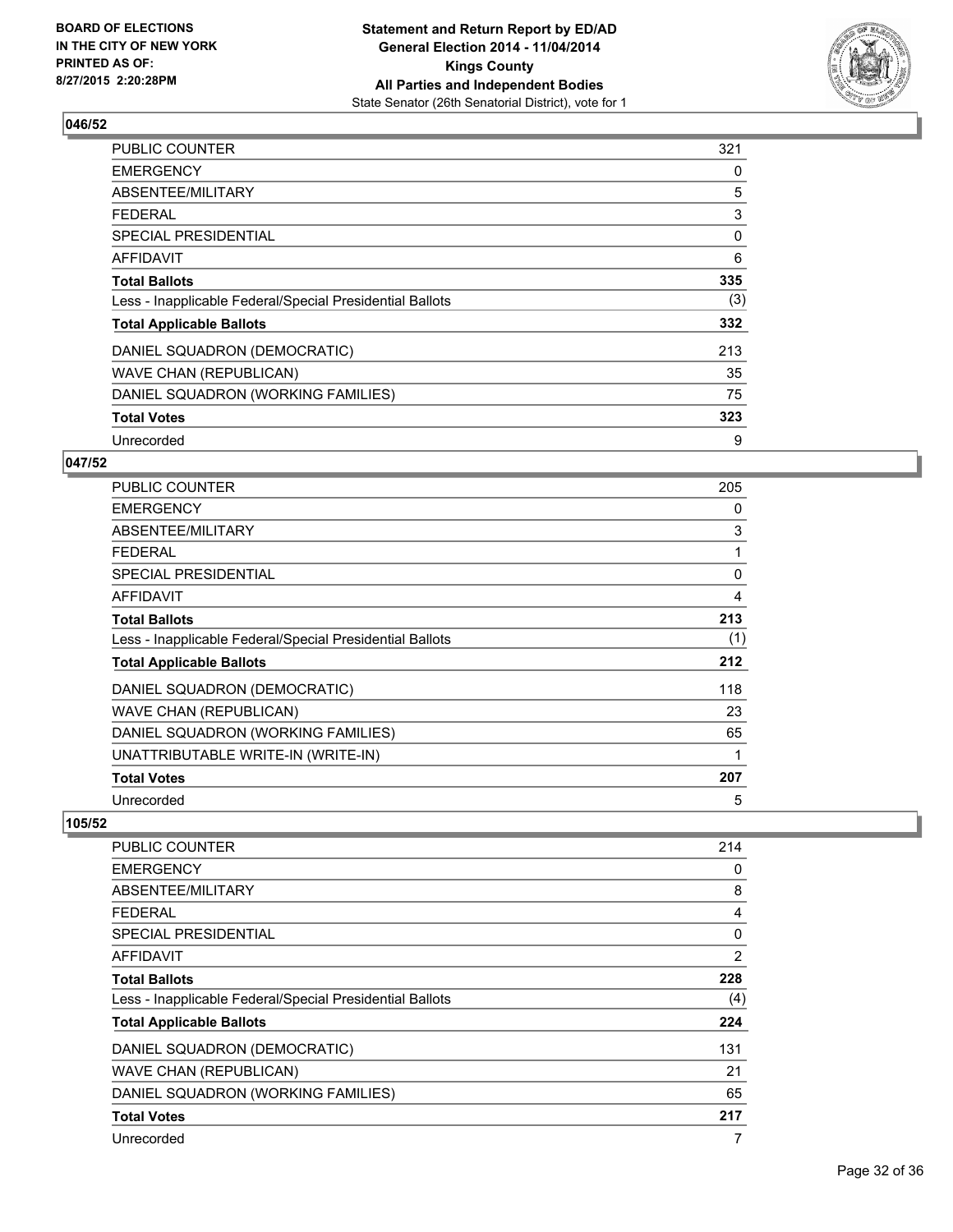

# **107/52 COMBINED into: 006/52**

**109/52** 

| <b>Total Votes</b>                                       | 0 |
|----------------------------------------------------------|---|
| DANIEL SQUADRON (WORKING FAMILIES)                       | 0 |
| WAVE CHAN (REPUBLICAN)                                   | 0 |
| DANIEL SQUADRON (DEMOCRATIC)                             | 0 |
| <b>Total Applicable Ballots</b>                          | 0 |
| Less - Inapplicable Federal/Special Presidential Ballots | 0 |
| <b>Total Ballots</b>                                     | 0 |
| AFFIDAVIT                                                | 0 |
| SPECIAL PRESIDENTIAL                                     | 0 |
| <b>FEDERAL</b>                                           | 0 |
| ABSENTEE/MILITARY                                        | 0 |
| <b>EMERGENCY</b>                                         | 0 |
| PUBLIC COUNTER                                           | 0 |

#### **110/52 COMBINED into: 109/52**

| <b>PUBLIC COUNTER</b>                                    | 0        |
|----------------------------------------------------------|----------|
| <b>EMERGENCY</b>                                         | 0        |
| ABSENTEE/MILITARY                                        | 0        |
| <b>FEDERAL</b>                                           | 0        |
| <b>SPECIAL PRESIDENTIAL</b>                              | 0        |
| <b>AFFIDAVIT</b>                                         | 0        |
| <b>Total Ballots</b>                                     | 0        |
| Less - Inapplicable Federal/Special Presidential Ballots | $\Omega$ |
| <b>Total Applicable Ballots</b>                          | 0        |
| DANIEL SQUADRON (DEMOCRATIC)                             | 0        |
| <b>WAVE CHAN (REPUBLICAN)</b>                            | 0        |
| DANIEL SQUADRON (WORKING FAMILIES)                       | 0        |
| <b>Total Votes</b>                                       | 0        |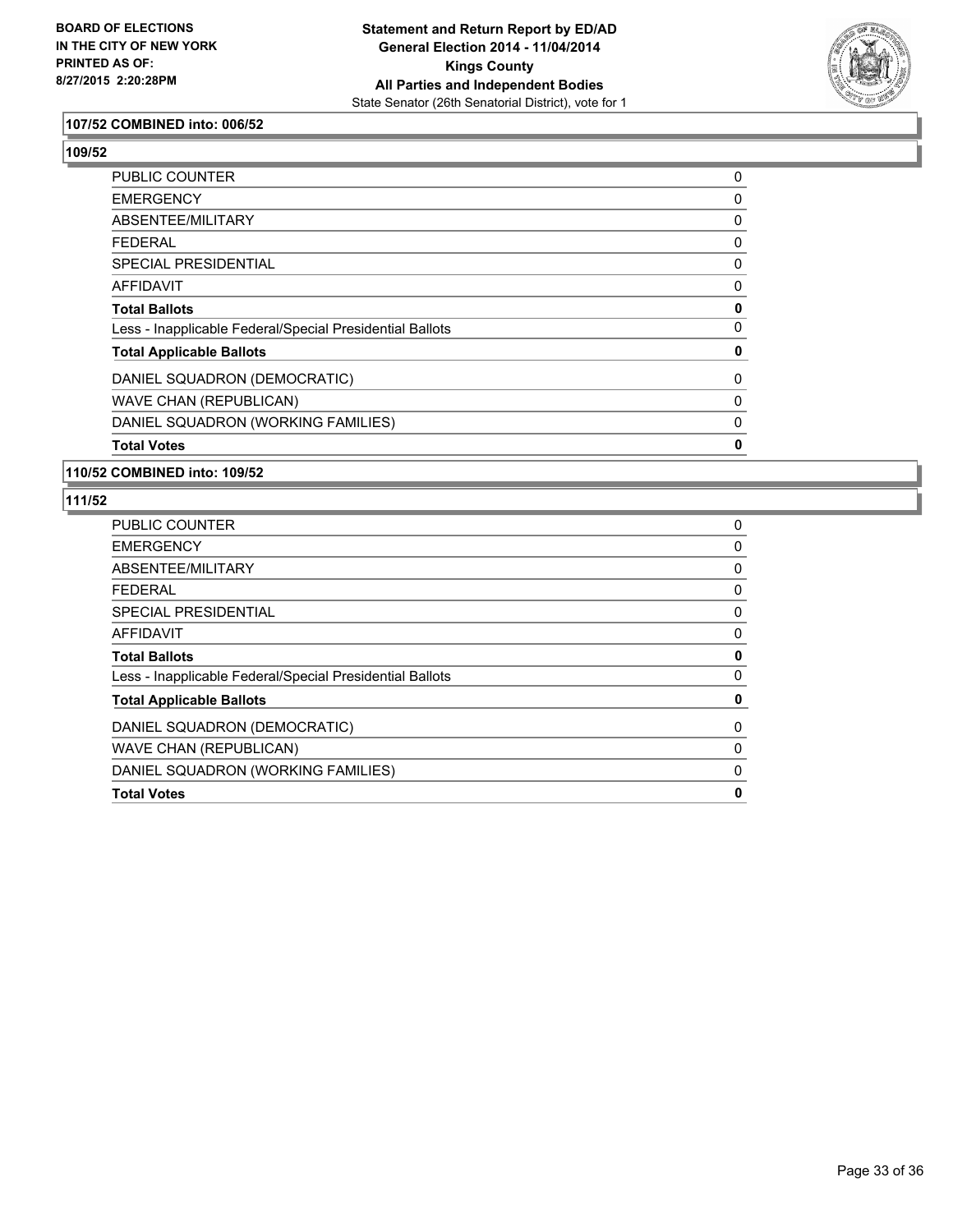

| PUBLIC COUNTER                                           | 2            |
|----------------------------------------------------------|--------------|
| <b>EMERGENCY</b>                                         | 0            |
| ABSENTEE/MILITARY                                        | 0            |
| <b>FEDERAL</b>                                           | 0            |
| <b>SPECIAL PRESIDENTIAL</b>                              | 0            |
| <b>AFFIDAVIT</b>                                         | 0            |
| <b>Total Ballots</b>                                     | $\mathbf{2}$ |
| Less - Inapplicable Federal/Special Presidential Ballots | 0            |
| <b>Total Applicable Ballots</b>                          | 2            |
| DANIEL SQUADRON (DEMOCRATIC)                             | 2            |
| <b>WAVE CHAN (REPUBLICAN)</b>                            | 0            |
| DANIEL SQUADRON (WORKING FAMILIES)                       | 0            |
| <b>Total Votes</b>                                       | $\mathbf{2}$ |
|                                                          |              |

| <b>PUBLIC COUNTER</b>                                    | 77                |
|----------------------------------------------------------|-------------------|
| <b>EMERGENCY</b>                                         | 0                 |
| ABSENTEE/MILITARY                                        | 0                 |
| FEDERAL                                                  | 0                 |
| SPECIAL PRESIDENTIAL                                     | 0                 |
| <b>AFFIDAVIT</b>                                         | 2                 |
| <b>Total Ballots</b>                                     | 79                |
| Less - Inapplicable Federal/Special Presidential Ballots | 0                 |
| <b>Total Applicable Ballots</b>                          | 79                |
| DANIEL SQUADRON (DEMOCRATIC)                             | 52                |
| <b>WAVE CHAN (REPUBLICAN)</b>                            | $12 \overline{ }$ |
| DANIEL SQUADRON (WORKING FAMILIES)                       | 3                 |
| AVIGDOR MILLER (WRITE-IN)                                | 1                 |
| <b>Total Votes</b>                                       | 68                |
| Unrecorded                                               | 11                |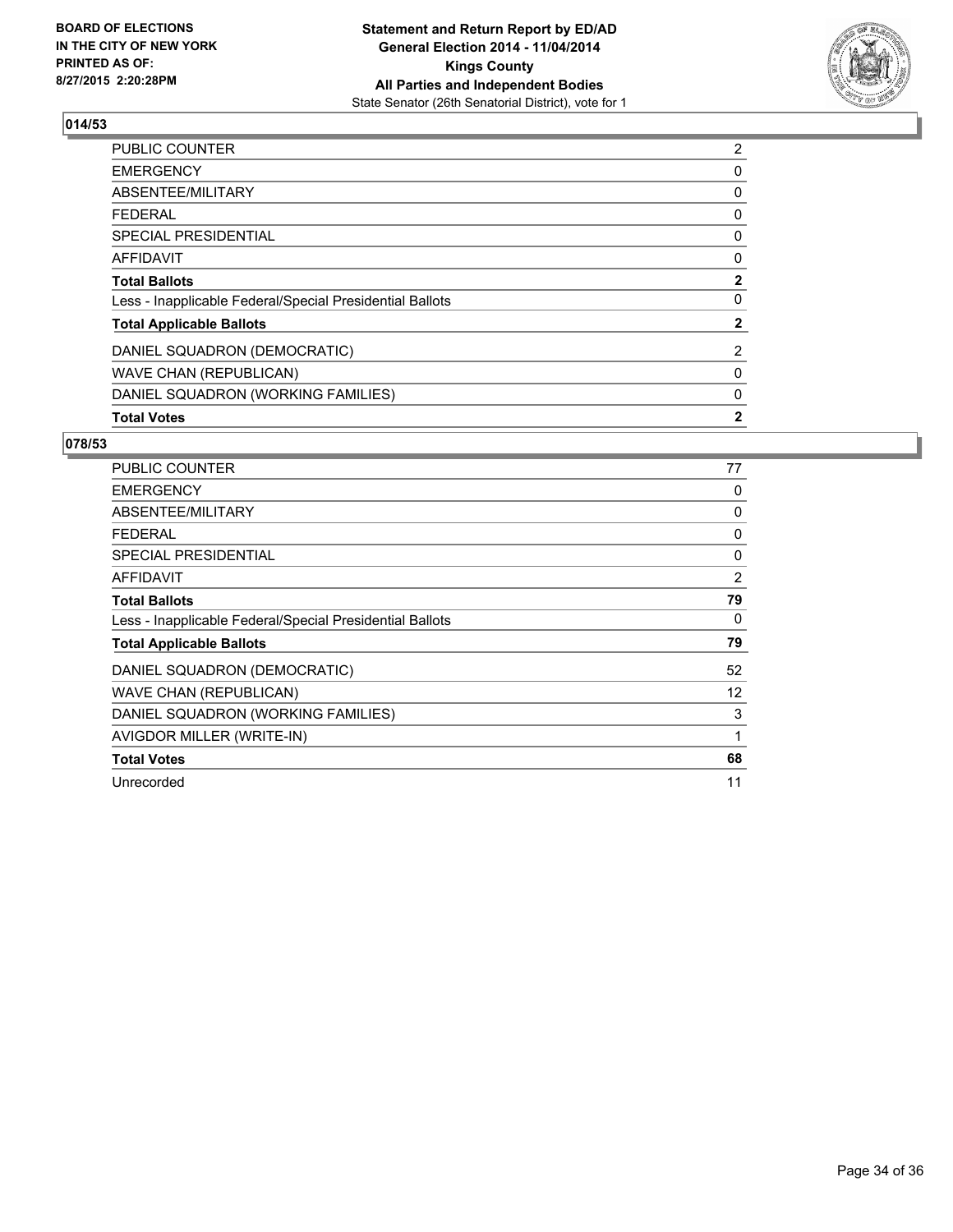

| <b>Total Votes</b>                                       | 0 |
|----------------------------------------------------------|---|
| DANIEL SQUADRON (WORKING FAMILIES)                       | 0 |
| <b>WAVE CHAN (REPUBLICAN)</b>                            | 0 |
| DANIEL SQUADRON (DEMOCRATIC)                             | 0 |
| <b>Total Applicable Ballots</b>                          | 0 |
| Less - Inapplicable Federal/Special Presidential Ballots | 0 |
| <b>Total Ballots</b>                                     | 0 |
| <b>AFFIDAVIT</b>                                         | 0 |
| SPECIAL PRESIDENTIAL                                     | 0 |
| FEDERAL                                                  | 0 |
| ABSENTEE/MILITARY                                        | 0 |
| <b>EMERGENCY</b>                                         | 0 |
| <b>PUBLIC COUNTER</b>                                    | 0 |